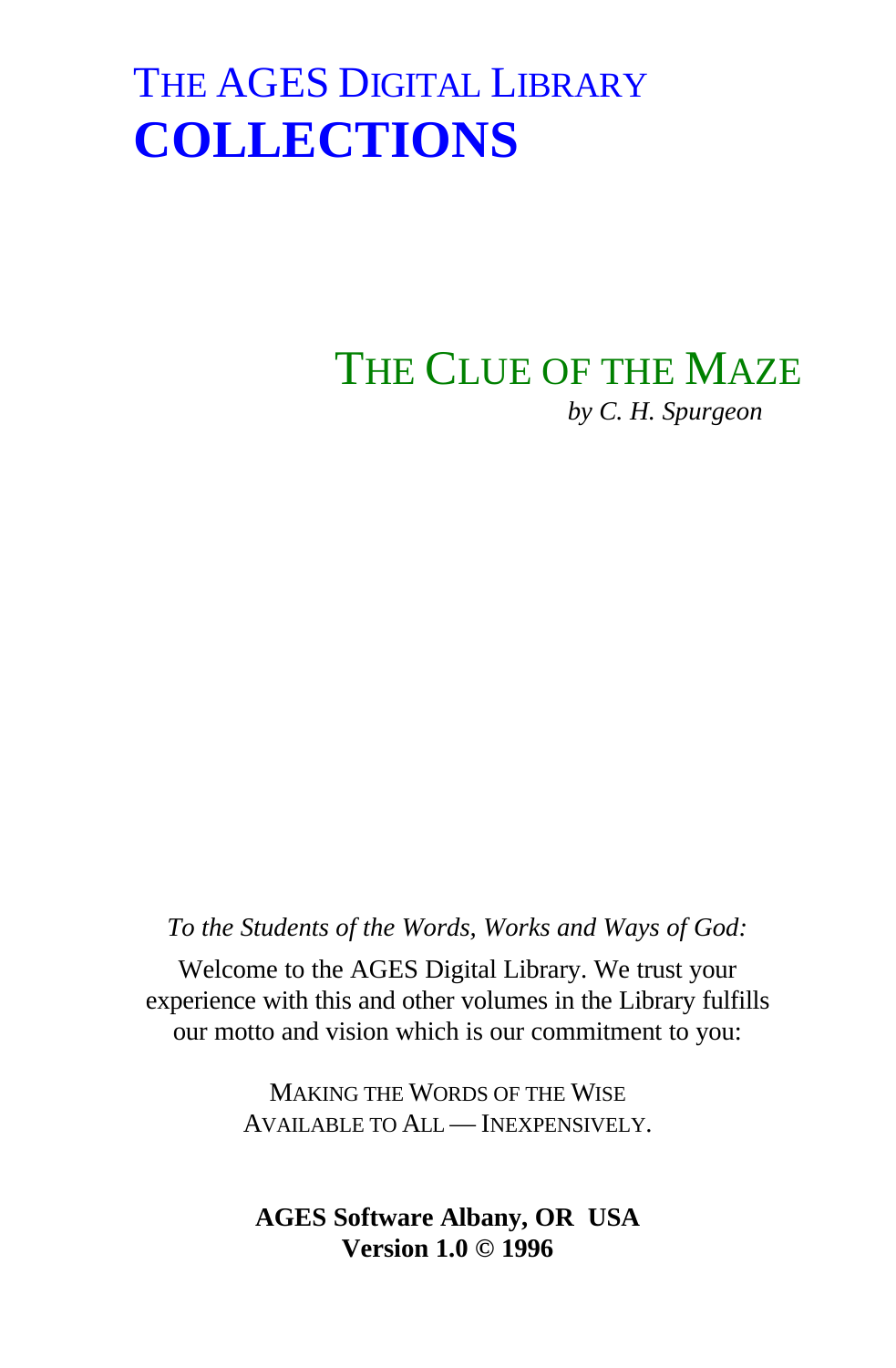# THE CLUE OF THE MAZE.

**BY**

C. H. SPURGEON.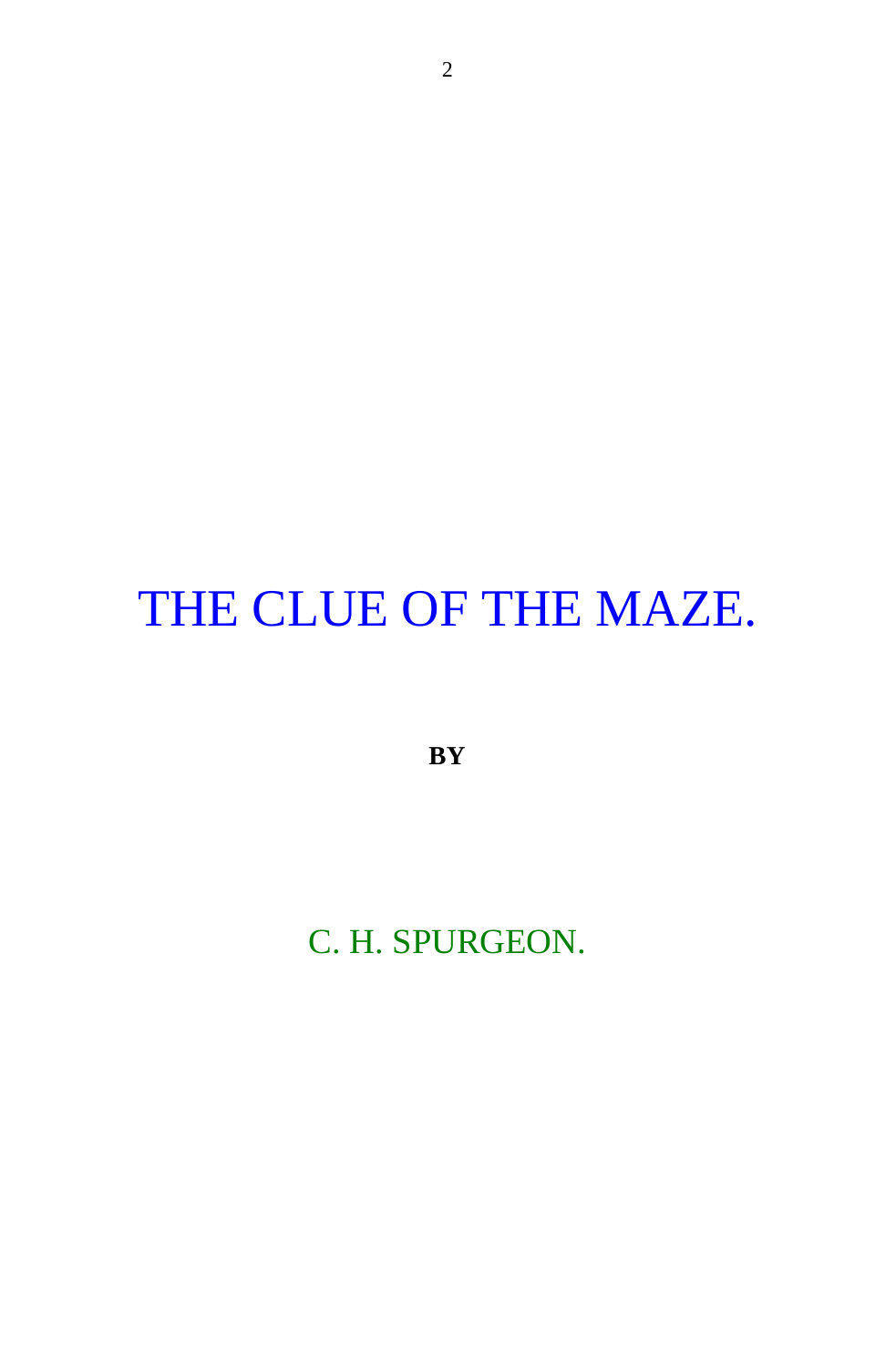## PREFACE.

Doubt dims and chills the day. A fog is over all things, and men move about like Egypt's ancients when they *felt* the darkness. Oh that this mist would lift! The best we can hope is that the present gloom may pass away right speedily, and that the cloud may leave a dew behind, to nourish a more intelligent and unquestioning faith.

In this clammy skepticism no race but the puniest can be nurtured. Men who are greatly good are hill-born, and love the fresh air of the mountains of truth.

The paragraphs of this little book are not supposed, to be an argument. It was not my aim to convince an opponent, but to assist a friend. How I have, personally threaded the labyrinth of life thus far, may be of helpful interest to some other soul which just now is in a maze. I hope that by these pages some true heart may be assisted to "fight his doubts and gather strength." Let no man's heart fail him, for the prevalent skepticisms are but "specters of the mind." Face them, and they fly.

A great poet let fall the expression, "honest doubt." How greedily it was clutched at! Modern unbelief is so short of the quality that it seized the label, and, in season and out of season, it has advertised itself as HONEST doubt. It was in dire need of a character.

Feeble as our voice may be, we lift it on behalf of

## **HONEST FAITH.**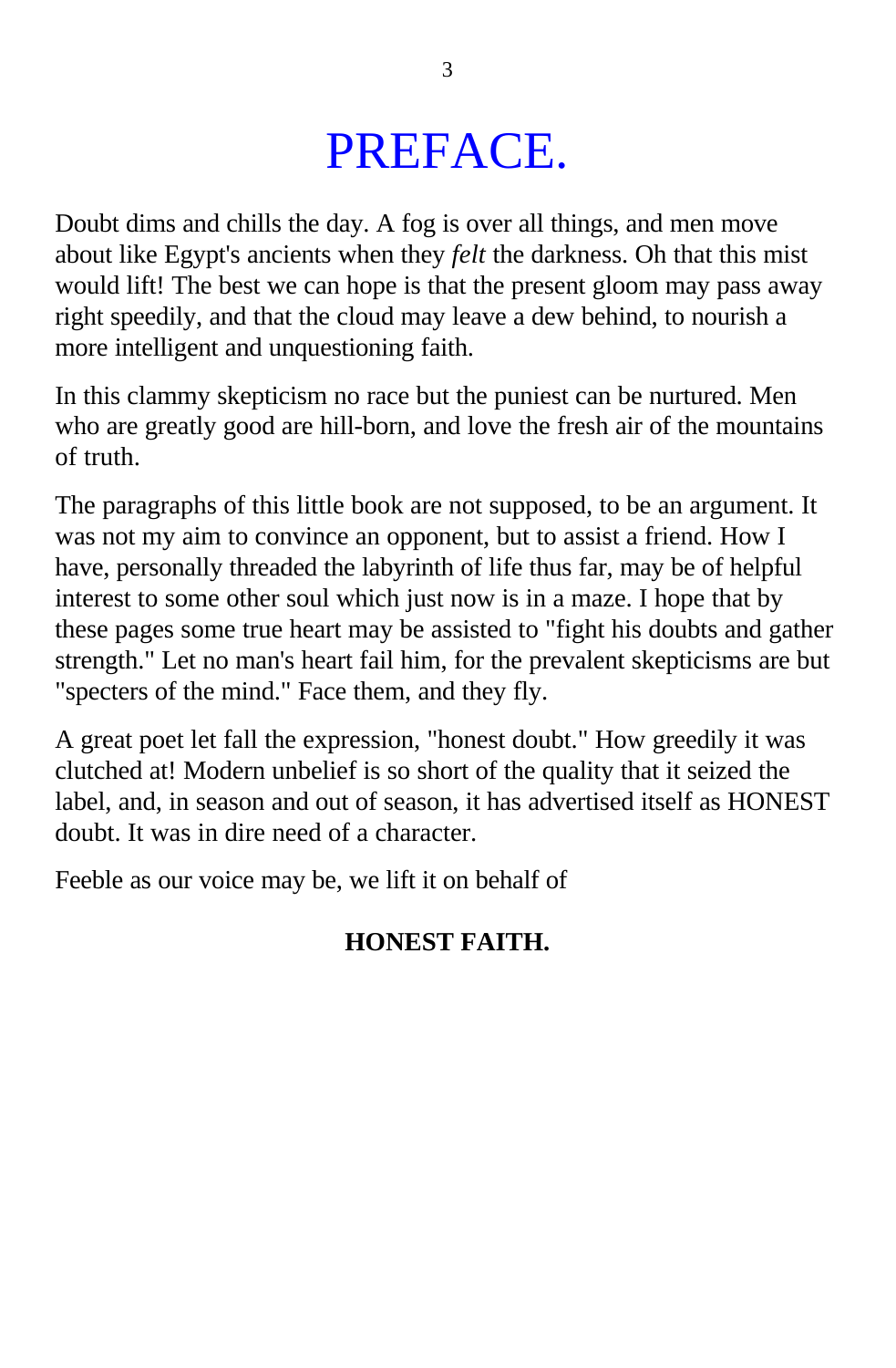# THE CLUE OF THE MAZE.

## LET US LIVE.

The most important part of human life is not its end, but its beginning. Our death-day is the child of the past; but our opening years are the sires of the future. At the last hour men summon to their bedside a solemnity of thought which arrives too late for any practical result. The hush, and awe, and faraway look, so frequent in departing moments, should have come much sooner. Commend us to the example of the Hebrew King, who fasted, and wore sackcloth, while the child was yet alive. Wisely did he foresee the uselessness of lamenting when the scene should close. "Can I bring him back again?" was one of the most sensible of questions.

It may be a serious business to take the cold iron from the anvil; it seems to us far sadder to be standing still, and seeing the hot bar grow chill. Brother, at my side, whoever you may be, LET US STRIKE!

#### **HOW SHALL WE LIVE?**

*With what hammer shall we strike?* Ay, there's the rub. Not that it is any question to me personally; but desiring to be a true brother to you, my reader, I put it so; and for your sake, and in fellowship with you, I look around the work-shop. Here are hammers, light, bright, many! See the trade-mark, — W*arranted brand-new.* The old ,smith over yonder says he knows nothing of them. They were left here by a new firm, who are always inventing fine things. "Leastwise," says he, "they call themselves a new firm, but I believe they might better be called 'the long firm': they trade under new names, but they are old rogues." The smith swings aloft, with brawny arm, a hammer which makes the sparks fly and the iron yield: — *"There,"* says he, *"the old hammer suits me best."* You see, good friend, he is only a blacksmith, and knows no better. Some people are unreasonably fond of old things. Are these mental Tories any more foolish than those who are fascinated by novelties? We think not.

The old hammer in *our* forge is FAITH IN GOD.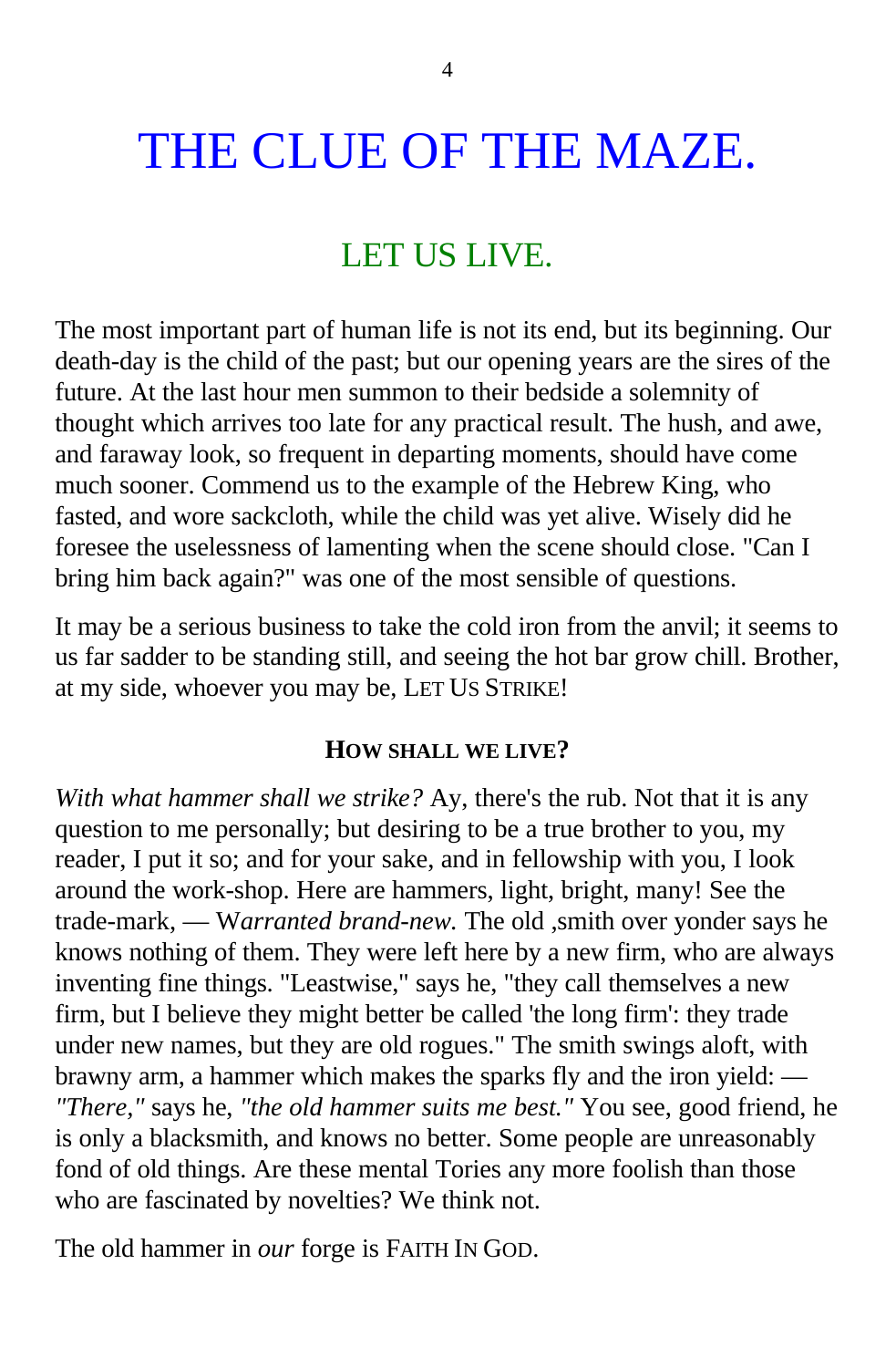#### **FAITH HAS WROUGHT WONDERS.**

Faith is a great worker. The men of strong convictions fashion the world upon their anvils. Confidence girds a man's loins, and nerves him to the putting forth of all his energy. In the eleventh chapter of his Epistle to the Hebrews, Paul brings forth a bead-roll of faith's heroes, and erects an *Arc de Triomphe* to their memory. The names stand out in capitals of light, ABEL, ENOCH, NOAH, ABRAHAM; and the sculptured scenes are such as these, — "subdued kingdoms," — "stopped the mouths of lions," — "quenched the violence of fire." If the panegyrist of faith ,comes to a pause it is not because matter fails him; but he exclaims, "What shall I more say? for the time would fail me to tell of Gideon, and of Barak, and of Samson, and of Jephthah; of David also, and Samuel, and of the Prophets."

#### **WHAT HAS DOUBT ACHIEVED?**

*How is it that no such trophy has ever been raised, to the honor of unbelief:?* Will the poet of infidelity and the historian of skepticism yet appear? If so, what will be their record? "Working righteousness" and " obtaining promises" are rather out of the line of doubt, and it is not likely to endure much suffering to "obtain a better resurrection," for it sneers at the mention of such a thing: the eulogist of doubt would have to content himself with lower achievements. But what would they be? What hospitals or orphanages has doubt erected? What missions to cannibal tribes has infidelity sustained? What fallen women or profligate men has skepticism reclaimed and new-created?

## *"Sing, muse ! If such a theme, so dark, so wrong, May find a muse to grace it with a song."*

The Milton of this subject may well turn out to be like him whom Gray describes in his Elegy as "mute, inglorious." "By their fruits ye shall know them." What are the precious outcomings of "modern thought," which is the *alias* for new-fashioned unbelief? We hear the shouts of the craftsmen as they repeat their cry, "Great is Diana of the Ephesians!" But where are the holy and happy results of the "advanced criticism" which is so busily undermining the foundations of faith ?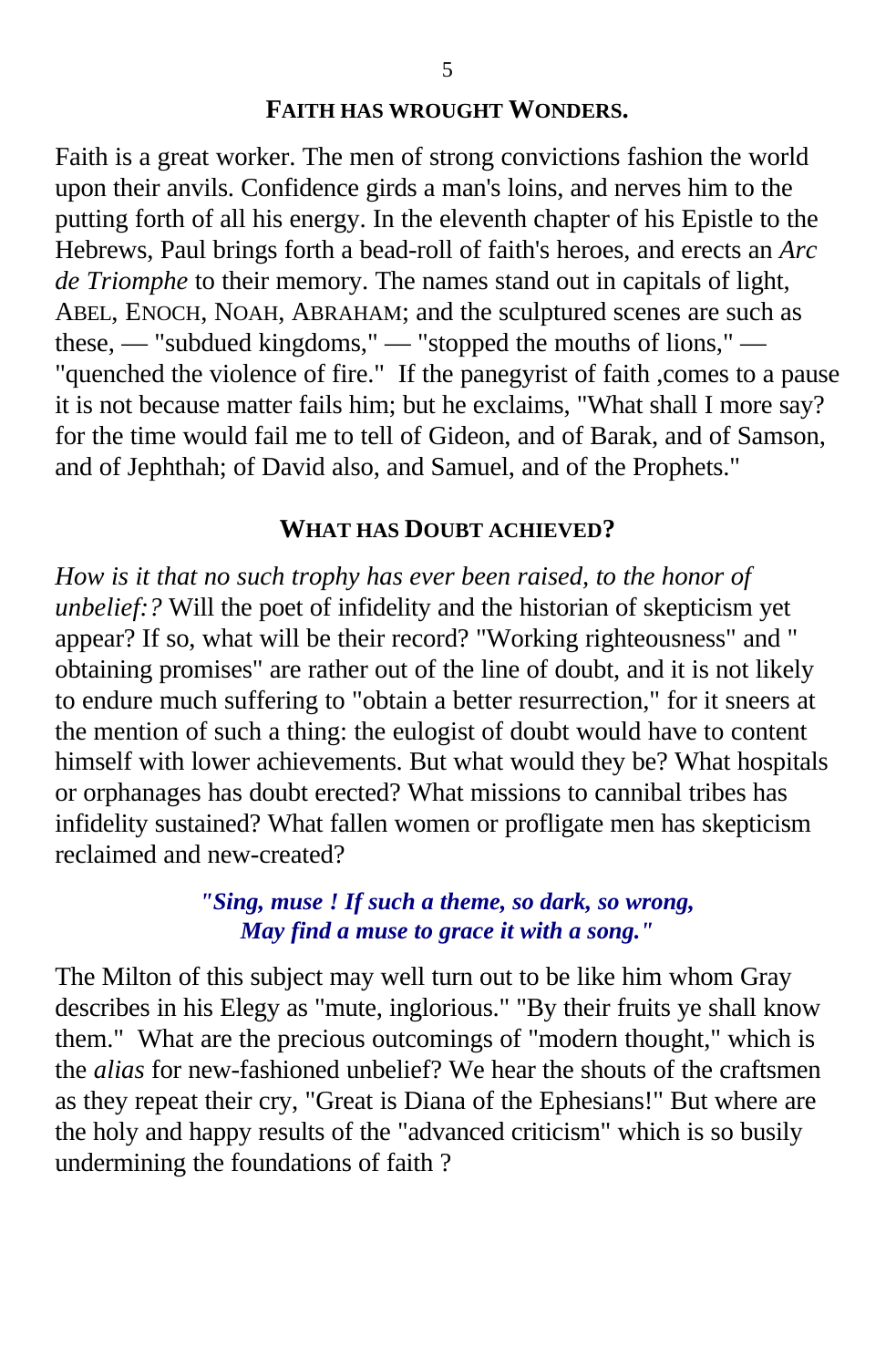#### **DOUBT IS STERILE.**

The fact is that doubt is negative, destructive, sterile. It constrains no man to nobler things, and begets in the human mind no hopes or aspirations. It. is by no means a principle upon which to base life's fabric; for whatever force it has is subversive, and not constructive. A principle which tends to nothing but universal smash is not one to which an ordinary man may contentedly commit the ruling of his life. What if some religious notions be mere fancy, impractical, and imaginary? It is no great thing after all to be good at breaking up the *bric-a-brac* of the house, However much the coldly-wise may rejoice to be rid of what they call rubbish, it will be no great feat to sweep away all the frail fabrics; the genius required is akin to that which is incarnate in a monkey or a wild bull. Our ambition lies in a higher region: we would construct rather than destroy. Since we aspire to honorable and useful lives, we seek a positive force which will bear us onward and upward. Those who prefer to do so may doubt, and doubt, and doubt to the dregs of nothing; but our choice is to find truth and believe it, that it may be a life-force to us. No partisan has yet had the hardihood to preach an evangel of *"doubt and live*"; for too manifestly doubt is akin to death: but BELIEVE AND LIVE is the essence of the message from heaven, and we accept it.

#### **SELF-RELIANCE AND A BETTER RELIANCE.**

Self-reliance is inculcated as a moral virtue, and in a certain sense, with due surroundings, it is so. Observation and experience show that it is a considerable force in the world. He who questions his own powers, and does not know his own mind, hesitates, trembles, falters, fails: his diffidence is the author of his disappointment. The self-reliant individual hopes, considers, plans, resolves, endeavors, perseveres, succeeds: his assurance of victory is one leading cause of his triumph. A man believes in his own capacity, and unless he is altogether a piece of emptiness he gradually convinces others that his estimate is correct. Even self-conceit, immodest though it be, has sometimes acted forcefully, just as, at a pinch, Dutch courage has supplied the place of valor. The essence of the matter is that confidence of some sort is an item of great importance in accomplishing our designs, and distrust or doubt is a source of weakness in any and every case. Faith, then, we choose, rather than doubt, as the mainspring of our life.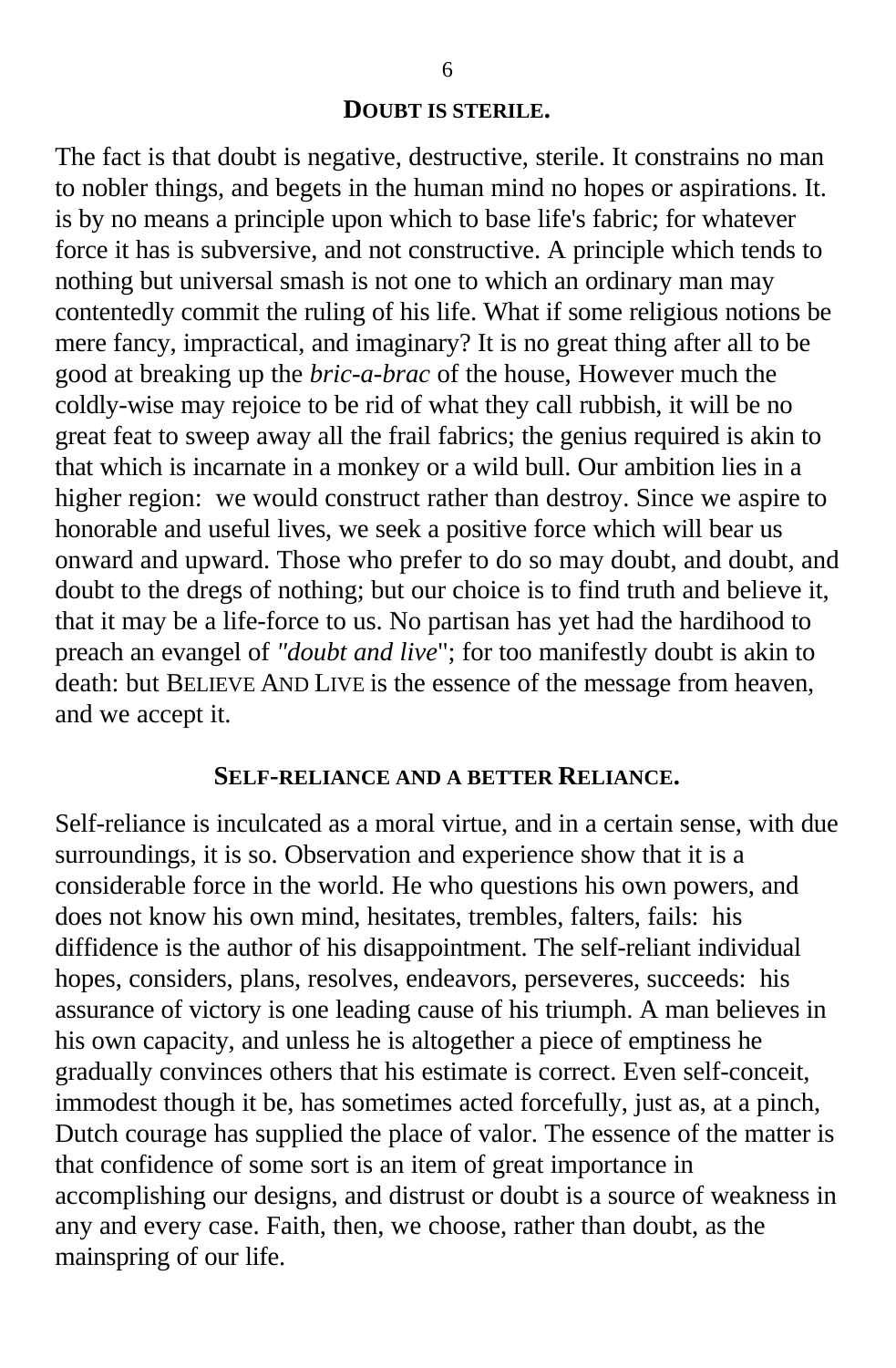## **RELIANCE IN GOD — OUR CHOSEN LIFE-PRINCIPLE.**

Now if *self*-reliance can make a man, how much more can *God-*reliance! This latter is more justifiable, more humble, more sure, more ennobling. Our own powers can only reach so far and no further: we are all tethered, and cannot go beyond our limit. But the divine power is unlimited and unchangeable, and therefore he who makes it his trust has a force at his back incomparably

beyond all other. For all ends which he may wisely pursue he will have no need to calculate his strength: he may draw upon All-sufficiency. The Greatest Power must in all emergencies prove great enough for us. That power being immutable we may depend upon it as long as eternity endures. It is no small advantage to place our reliance where we may increase it from day to day without hazard of excessive confidence.

## **THIS RELIANCE WORKS FOR GOOD.**

The moral results of trust in God are admirable. Setting out in life, with a sincere and unaffected reliance upon God, a man's success will not make him vain, for he will give the honor to him in whom he trusted; and could such a man sustain an entire defeat while thus depending upon the divine arm, he need not be crushed by the disaster. His failure would involve more dishonor upon God than upon himself. It were an awfully sublime fate to perish through too great a faith in God. It is clear that in case either of success or failure, the influence of faith in the living God must be beneficial.

As to whether or no faith in God will produce for us that which is best worth living for, we must each one prove for himself. The probabilities all look that way. It is reasonable that a man trusting in his Maker should find himself largely benefited by his faith. Certain of us are so well assured of the excellence of faith by many joyful facts already ascertained, that we are content to run all the future risks of an experiment in our own case upon the largest scale. We deliberately say, "My soul, wait thou only upon God, for my expectation is from him."

## **SKEPTICISM — NO VERY GREAT ACHIEVEMENT.**

It has been well said, "Nothing is easier than to doubt. A man of moderate ability or learning can doubt more than the wisest men believe." Faith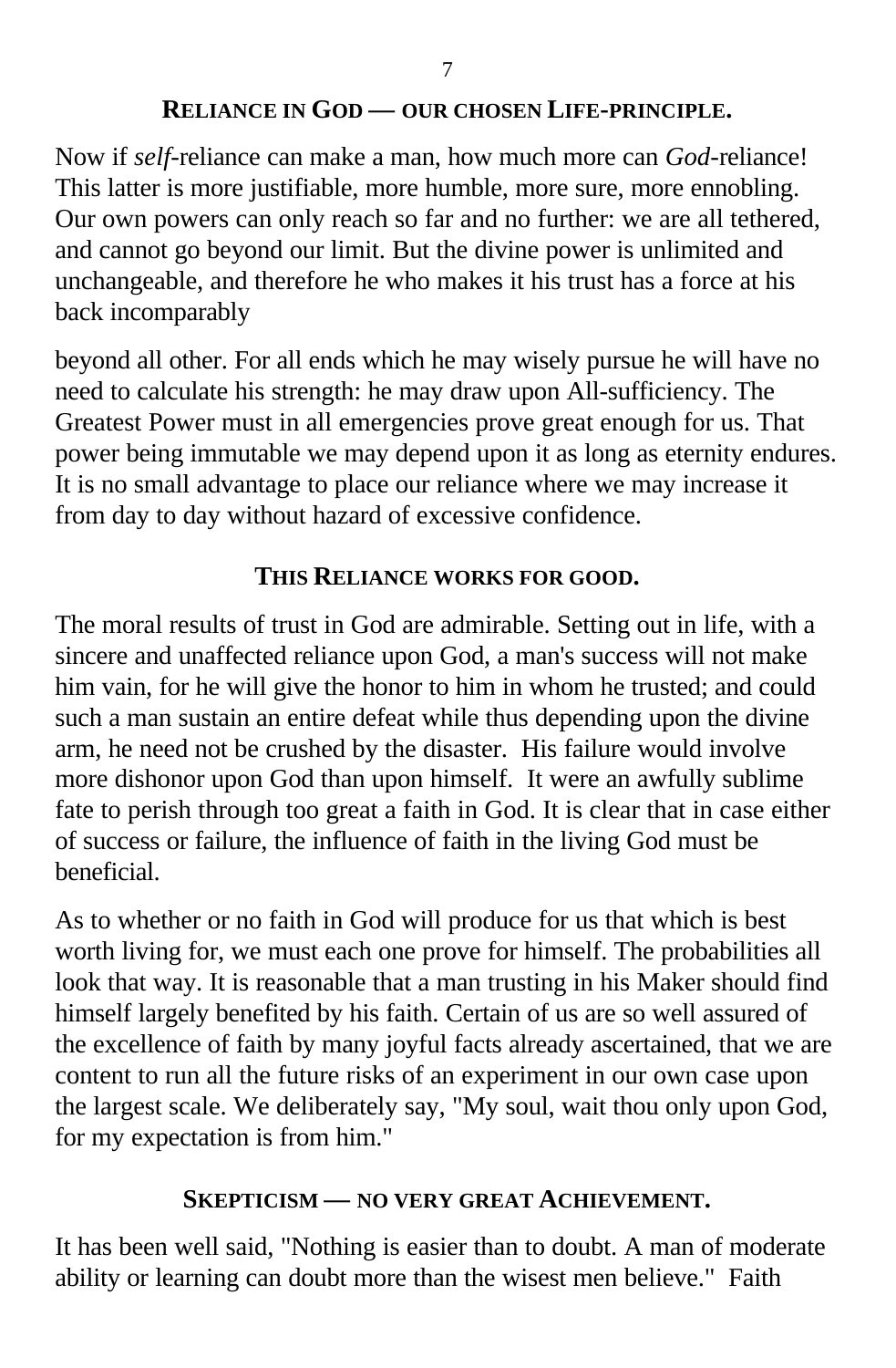demands knowledge, for it is an intelligent grace, able and anxious to justify itself; but infidelity is not required to give a reason for the doubt that is in it: a defiant mien and a blustering tone answer its purpose quite as well as argument. In fact, the present acme of unbelief is to know nothing: and what is this but the apotheosis of ignorance? Great is the glory of knowing nothing!

A man may glide into Agnosticism insensibly, and remain in it languidly; but to believe is to be alive, — alive to conflict and watchfulness. Those who think faith to be a childish business will have to make considerable advances towards manliness before they are able to test their own theory.

Shall. we prefer doubt because it is so ready to our hand, or shall we become truth-seekers even if we have to dive like pearl-fishers? That depends upon the mind which is in us. We shall elect our life-rule according to the spirit within. A brave soul will not tamely follow the ignoble way of the many, but will aspire to the higher paths even if they be the more difficult.

## **FAITH IN THE UNSEEN.**

That we should limit our confidence to the region of our senses is an absurd supposition. No man has seen, or heard, or tasted the greatest of known forces. Steam, electricity, gravitation, and the rest of the giants are all invisible. The earth is preserved in its orbit by forces which we cannot grasp. "He hangeth the world upon nothing." The visible powers are of minor rank: the more completely a :force can be compassed by human thought, the more insignificant it must be. Take an illustration from daily life: the old Latin proverb hath it, that it is the mark of a poor man that he can count his flocks. The few pounds which he has saved can be handled by the artisan every hour of the day if their jingle pleases him; but the great banker has never seen his millions, and the evidence that he possesses them lies in certain bonds and bills in which he places unquestionable reliance. He is rich by faith. He could hardly be very rich, and actually see his wealth.

For a great life a man must trust a great force; and that force must be to a large extent unseen, and beyond ordinary comprehension.

This surely can be no difficulty to a reasonable man. If we must inevitably depend in some circumstances upon forces beyond our sight, why should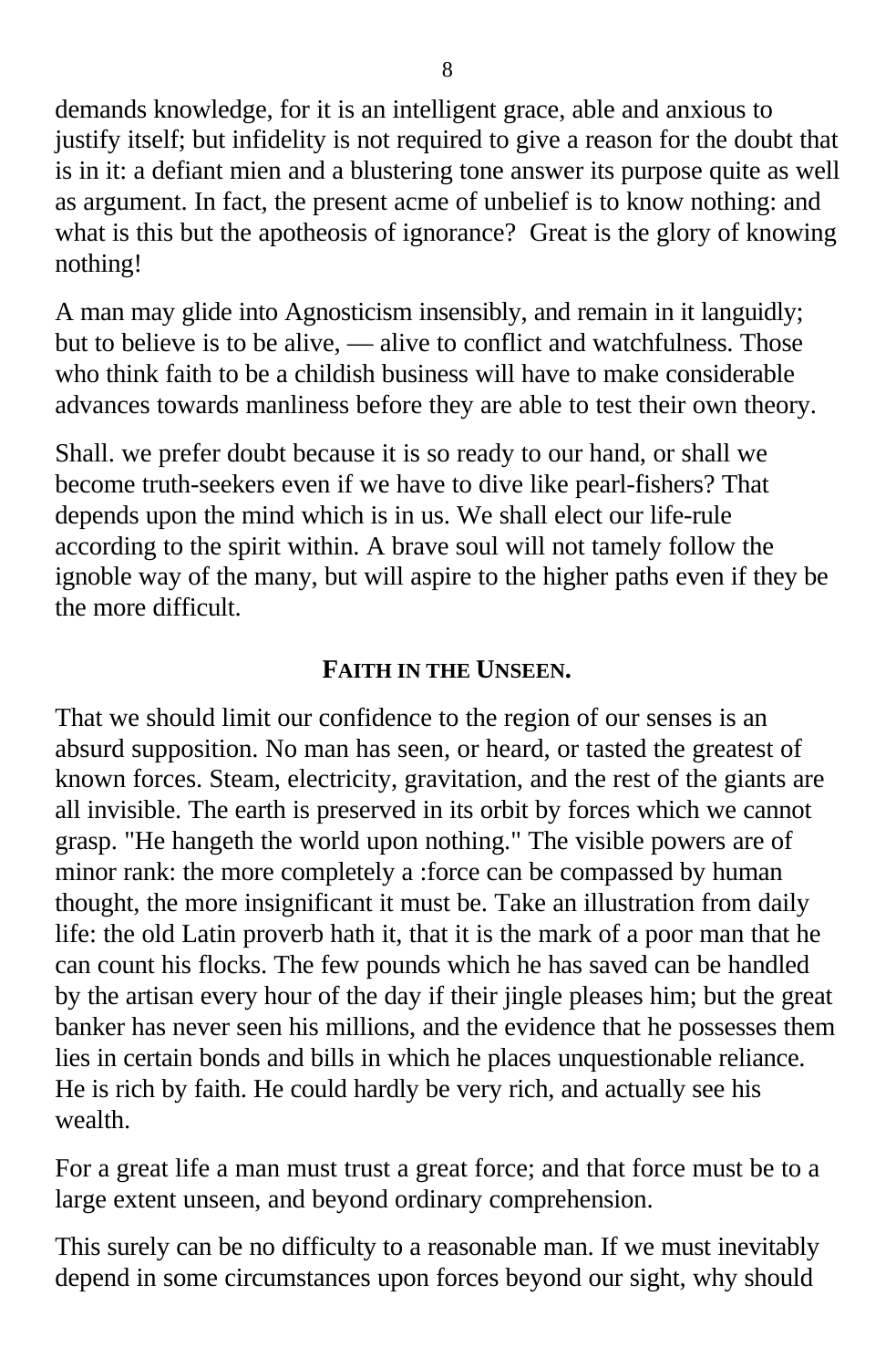we not in all circumstances rest ourselves upon the Eternal God, though he is and must be invisible? The practice of trusting in a higher power will prove to be elevating, and help to raise us above the dull level of materialism. May not the habit, if pursued in life, be the best possible preparation for death, which, according to the judgment of so many, is a pilgrimage to a dark and unknown land? The blind man is as well off in the darkness as those who have their eyes; nay, his habit of finding his way in the dark makes him the better of the two. If, therefore, faith teaches us to go where sight fails, we shall be the readier for that region which mortal eye has not seen. This much is certain, that if we follow God by faith, we need not be distressed because of his apparent absence and his actual invisibility; for as the dog, which hunts by scent, needs not to see its game, so he that follows in the way of obedience by faith, has no necessity to seek signs and tokens, for his faith supplies him with a surer sense.

## **GOD CAN BE KNOWN.**

It has been asserted that God cannot be known. Those who say this declare that they themselves know nothing but phenomena; and therefore they are bound, if candid, to admit that they do not themselves know that God cannot be known. As they confessedly know nothing about it, they should not be offended if we leave them out of our consideration.

He who made the world is certainly an intelligent Being; in fact, the highest Intelligence; for in myriads of ways his works display the presence of profound thought and knowledge. Lord Bacon said, "I had rather believe all the fables of the Talmud and the Koran than that this universal frame is without a Mind." This being so, we do in that very fact know God in a measure: ay, and in such a measure that we are prepared to trust him. He that made all things is more truly an object of confidence than all the things that he has made.

It would be a strange Mind that did not make itself known: as strange as fire that did not burn, and light that did not shine. We should find it hard to believe in the eternal solitary confinement of the Being who made the worlds.

## **FAITH IN GOD PERMITTED.**

May a man trust in God? There is another question which answers both itself and this, — Wherefore should not a creature trust its Creator? What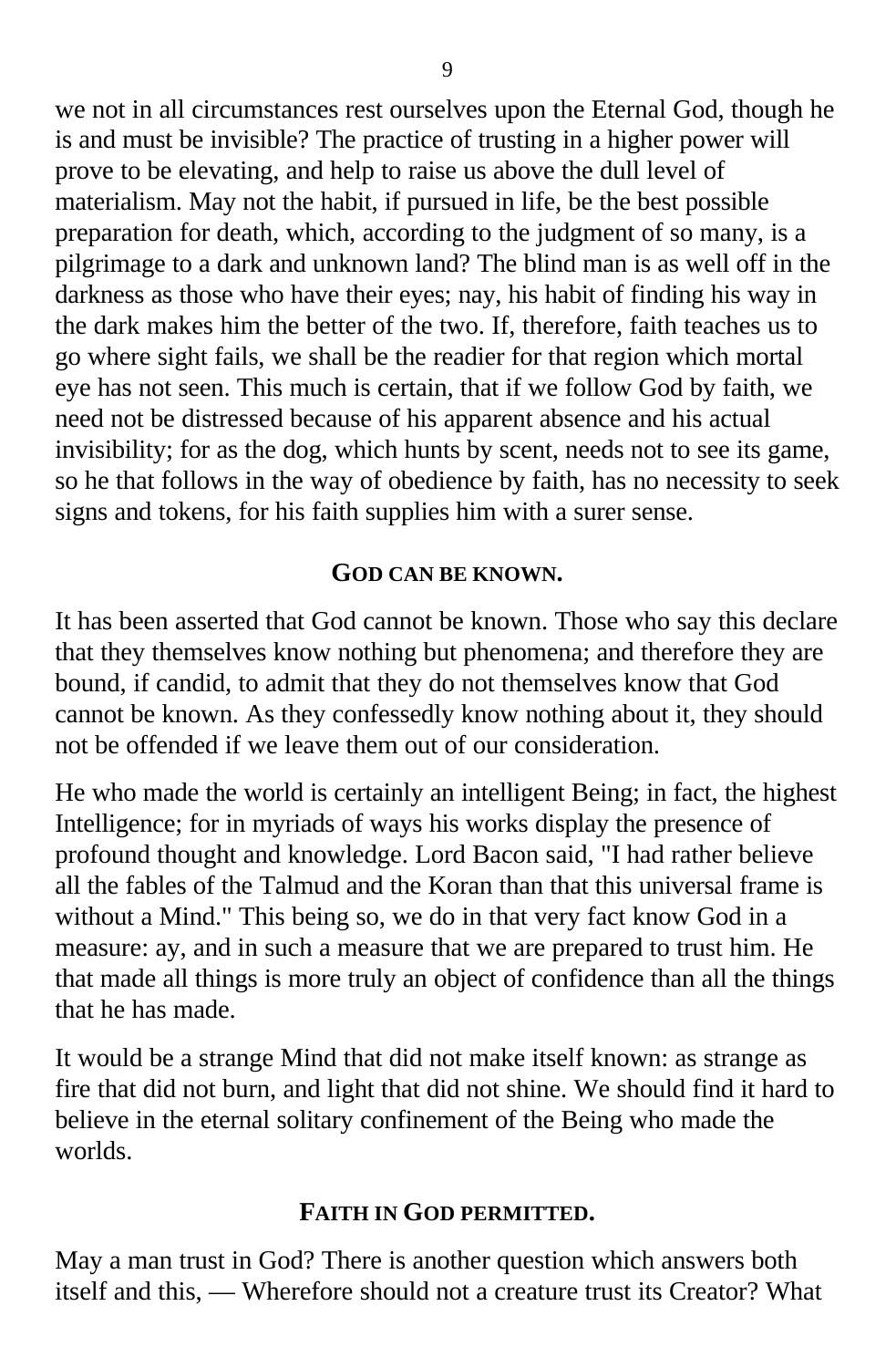is to forbid it? Such confidence must be honorable both to the man and to his Maker; it is according to the need of the one and the nature of the other. Who by the closest search can discover the faintest trace of a reason why we should not rely upon the living God?

## **GOD'S EXISTENCE NOT TAKEN FOR GRANTED.**

Do we take God's existence for granted? Certainly not. We believe it to be a fact proved beyond any other. To the candid mind, not diseased with caviling, but honestly rational, the existence of a work proves the existence of a worker, a design necessitates a designer, a forethought involves a forethinker. Now if we were even in a desert with Mungo Park, a bit of moss would be argument enough that God was there: or for the matter of that, the sand under our feet, and the sun above our heads, would suffice to prove that fact. But dwelling on a fair island, teeming with all manner of life, we may count as many proofs of the Godhead as there are objects of sight, and hearing, and taste, and smell.

This, of course, is called "a mere platitude"; but, by the gentleman's leave, his Latin word makes no difference to the absolute certainty of the argument.

If more proofs were offered, they would no doubt be blocked in the same captious manner: but contemptuous epithets are no replies to fair reasoning. We conceive that one sound proof is better than twenty faulty ones; and if that one does not convince, neither would a legion. The French *savants, en route* for Egypt, pestered Napoleon with their denials of a God, but his astute intellect was not led astray. He took them upon deck, and, pointing to the stars, he demanded, "Who made all these?"

## **DOUBT LOGICALLY CARRIED OUT.**

Doubt as to the being of a God has but a short way to run to finish its legitimate career. No man, who believes that he has a soul can give better proof of his mental being than that which we can give of the existence of God. Let him try. He claims that his own consciousness is a proof of his being alive. We reply that it may be very good evidence to himself, but it can be none to us, nor would a rational man attempt to use it in that way. Our friend answers, "I work, and my work demonstrates that I am." Precisely so, and God's works demonstrate that *he* is. Quickly it is replied: "But you see me work, and you see not God." To which we answer, —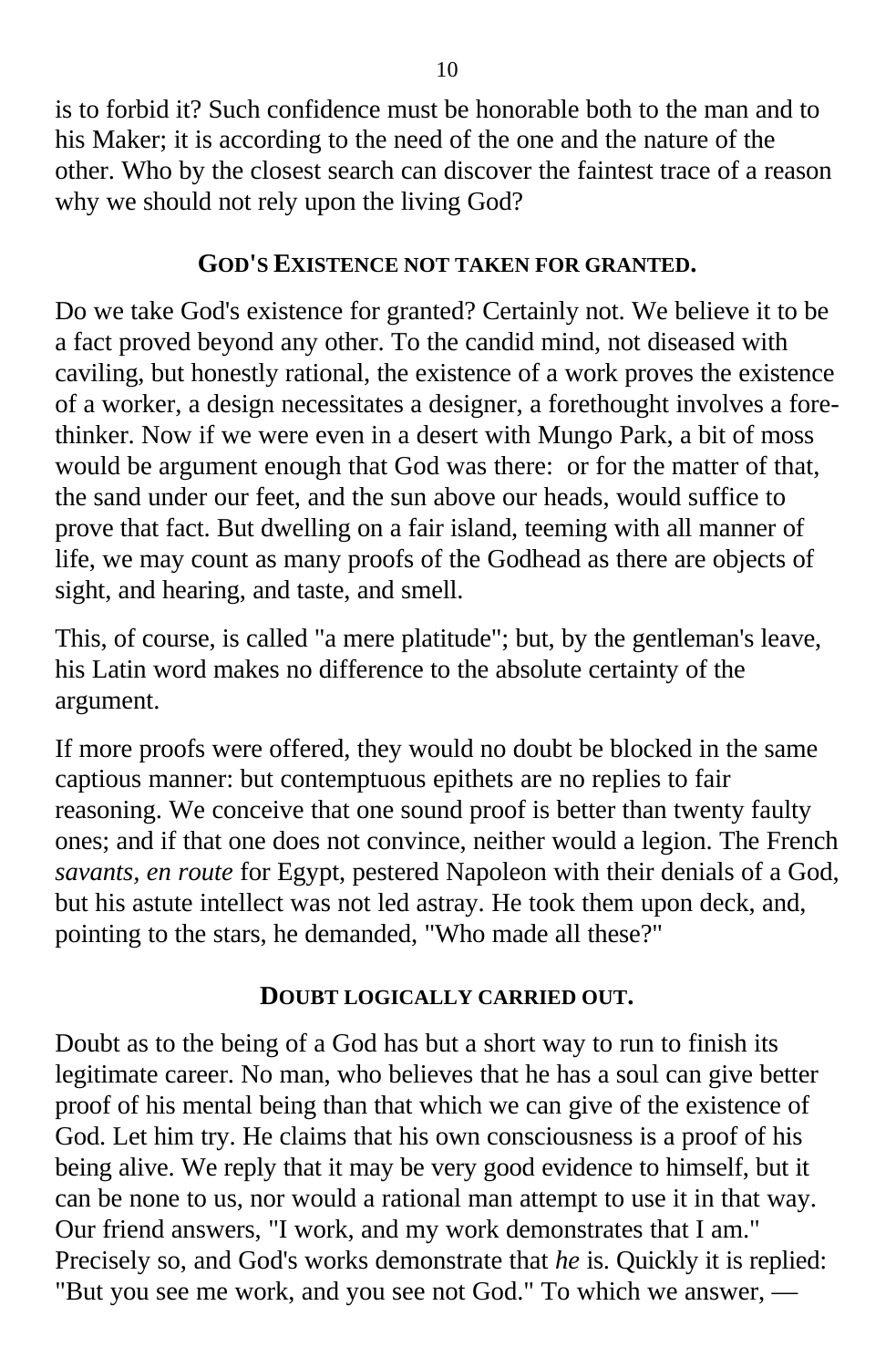We by no means see *you* work: your body is not yourself, your true self we have never seen. Your mind executes its purposes through your external frame, and we see your limbs moving; but the soul which moves them is out of sight, and it is a mystery of mysteries how a spiritual subsistence, such as the mind is, should be able to operate upon matter. The initial impression of mind upon matter is a secret which no mortal has unveiled. You cannot prove the existence of your soul to another man except by the same arguments which prove the being of God.

If then you stretch your wings for a flight of doubt, be brave enough to fly onward to the *Ultima Thule.* Doubt your own existence. Doubt whether you doubt; doubt whether there be any *you* to doubt; doubt whether there be anything to be doubted. A. thorough-going Agnostic ought not to be sure that he is an Agnostic; he should not in fact be too confident that he is himself, or that he is at all.

#### **NO SOUL.**

A certain preacher had wrought his best to benefit his audience; but one of them came to him, and somewhat rudely remarked, "Your preaching is of no use to me. I do not believe that I have a soul, I don't want to be talked to about an imaginary hereafter: I shall die like a dog." The minister calmly replied, "Sir, I have evidently failed through mis-apprehension. I did my best for the good of all my hearers; but I prepared the entertainment under the notion that I was catering for men with souls. Had I known that there were creatures present who had no souls, and would die like dogs, I would have provided a good supply of bones for them." "*Banter*," says one. *Common-sense,* say we. What more gentle dealing than playful sarcasm can be expected by men who hold such degrading views of themselves? Assuredly no soul need be worried by them. They confess their own inability to help us, and tacitly admit that we are not bound to let them hinder us. "There is no such thing as light." cries one, "for I have no eyes wherewith to enjoy it." Is there any argument in this? No, the blind gentleman is to be pitied, but his opinions upon color and optics can have no weight. Soul-less beings may hold what philosophies they please; their opinions may be interesting as curiosities, but they cannot influence men with souls in the least degree.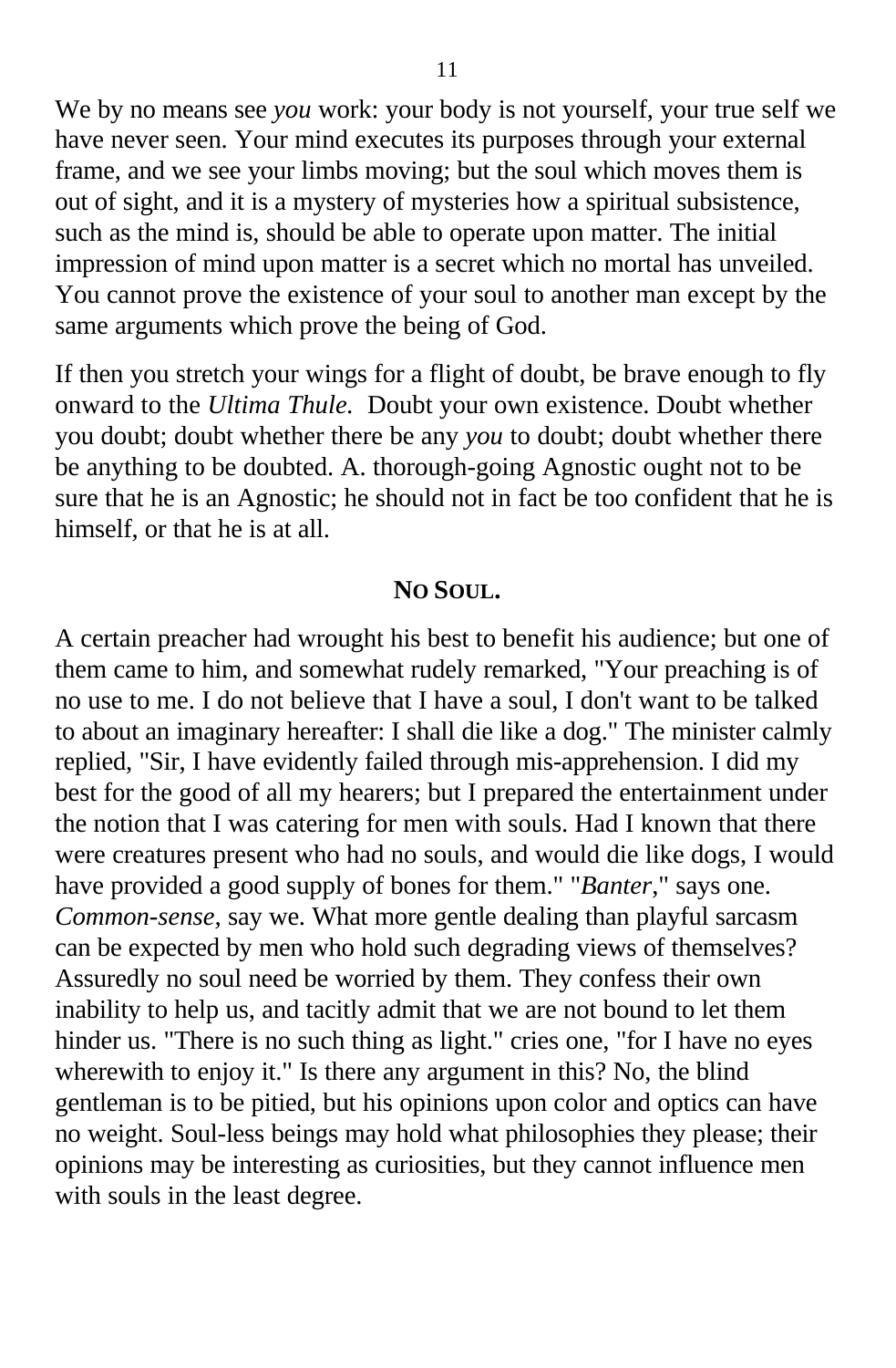## **GOD IN THE SPHERE OF OUR LIFE.**

Trusting in God, we are not exercising a dreamy dependence upon a faraway and inactive power. It is asked whether God ever does operate on behalf of those who trust him; and it is hinted that he is otherwise occupied, and will not stoop to the petty cares of men and women. Obviously this is an error. God's work is at our doors and in our chambers; yes, in our bodies, and in our minds. The child's father is very busy, but he is busy in the room where his child is in need; and therefore he is where he is wanted to be.

The ordinary talk is of "The operations of Nature." Pray, Sir, what is Nature? The gentleman who has used the term looks round with surprise. He stutters, and stammers, and says that everybody knows what Nature is. *Tell us, then, what it is.* "Why," says he, "it is easy enough, Nature is —; Nature is Nature." The truth is that the real Worker is God himself, and other force than his own power is nowhere to be found. The movements around us are not produced by laws, as simpletons say: *laws* do nothing; they are neither more nor less than certain observed methods of the great Creator's working; but HE, himself, doeth the work. We may well trust him to work *for* us who is working all *around* us.

## **THE GREAT GOD ANSWERING TO FAITH.**

Moreover, we may not refuse reliance upon God on the ground of our insignificance; for it is not conceivable that anything can be too little for God. The wonders of the microscope are quite as remarkable as those of the telescope: we may not set a bound to the Lord in one direction any more than in the other. He can and will show his divine skill in a man's life, as well as in a planet's circuit.

Witnesses are alive to testify to the Lord's making bare his arm on the behalf of them that trust him. Any man may also put the principle to the test in his own instance; and it is memorable that none have done so in vain. There are no reasons in his nature why God should not answer to his creatures' confidence; there are many reasons why he should; at any rate, as far as we are concerned, we are ready to put it to the test, and to let the experiment last throughout our whole existence.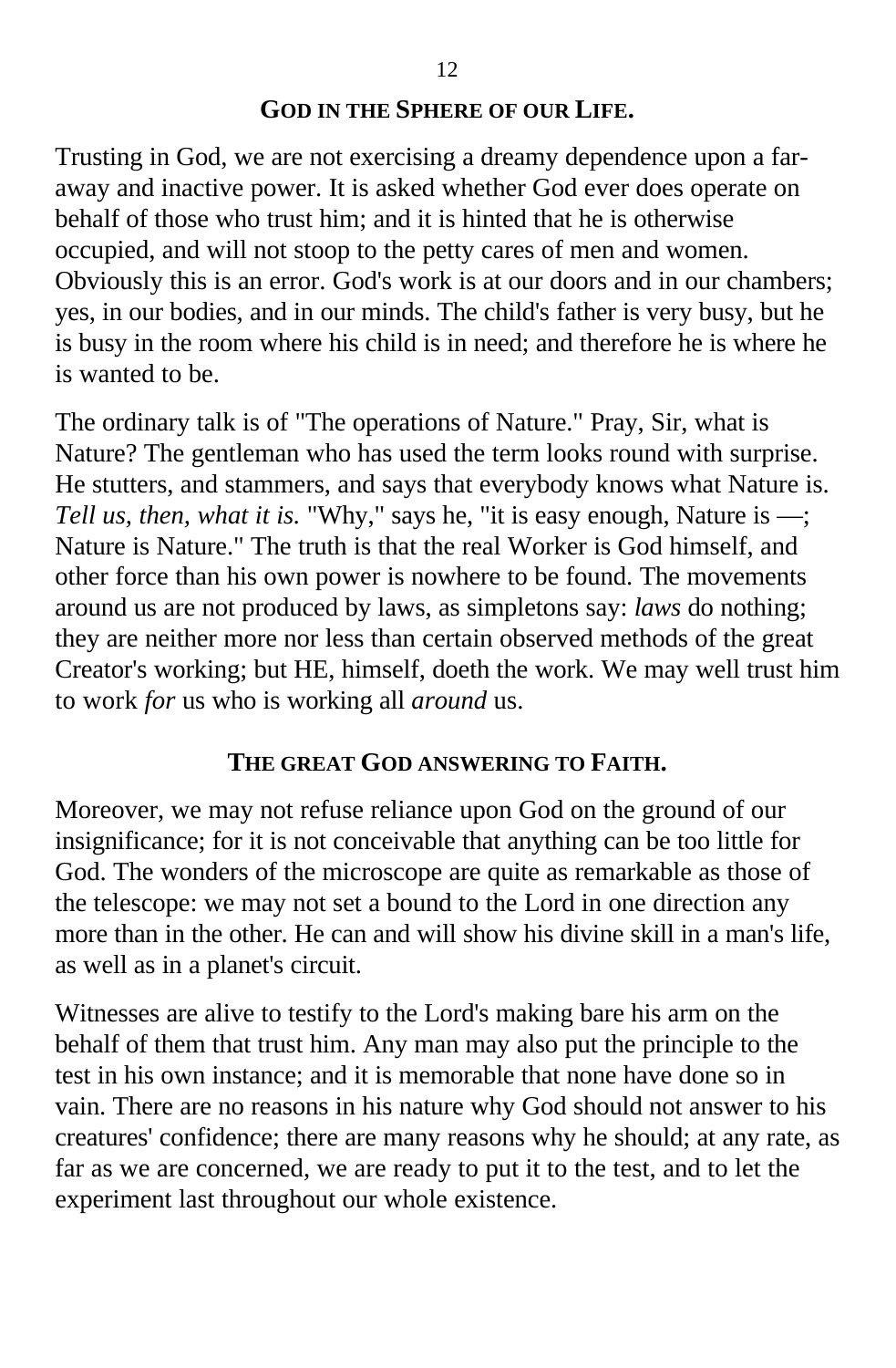#### **WHY IS NOT GOD RELIED ON?**

Does it not seem remarkable that so few men should lovingly reach forth to the idea of linking their lives to God in faith? Why is it? The severe moralist would rightly answer — because they have no desire to lead lives with which God could have any connection: they seek not such purity, truth, justice, holiness, as God's energy would work in them. Doubtless this is the case; but let it not be true of us. Virtue is so admirable that we cannot have too much of it, and the fact that the divine power makes towards goodness is one of its chief attractions in the eyes of right-minded men.

#### **WE OUGHT NOT TO BE DESPONDENT.**

Possibly there may be some who are not so much averse to goodness as despondent about the attainment of it; it may be helpful to these to reflect that despondency is out of court when once God is concerned in a matter. In this case no doubt should enter, for God can raise the most polluted to innocence, since he is able to do all things. It is shocking to refuse to rely upon God because we do not wish to be pure; it is dishonoring to his glory to decline confidence in his power to elevate us because we are as yet so unrighteous. God is good, and it is a characteristic of a good being that he desires to make others good; God is omnipotent, and his power governs the world of mind as well as that of matter: it is clear that both will and ability are united in God concerning the object of our desire, namely, the purity and usefulness of our lives, and therefore we may with much alacrity fly to him, and with much hopefulness repose upon him.

#### **FURTHER CAUSES OF NON-BELIEF.**

Secretly men have a confidence somewhere, even when they refuse to rely upon God. They have made gods of themselves, and have come to rest in self-sufficiency. He who has never seen his own face may easily believe in its superlative beauty, if he be aided therein by flatterers. So a man who knows not his own heart may readily form a high opinion of his own excellence, and find confidence in his own wisdom a plant of rapid growth. This is one of the worst enemies of faith. He who can for all time rely upon himself has no patience with talk about faith in God: he relegates that lowly stuff to underlings; he is of courtlier mould. His self-restraint is perfect, his judgment is infallible, his appreciation of the morally beautiful is fully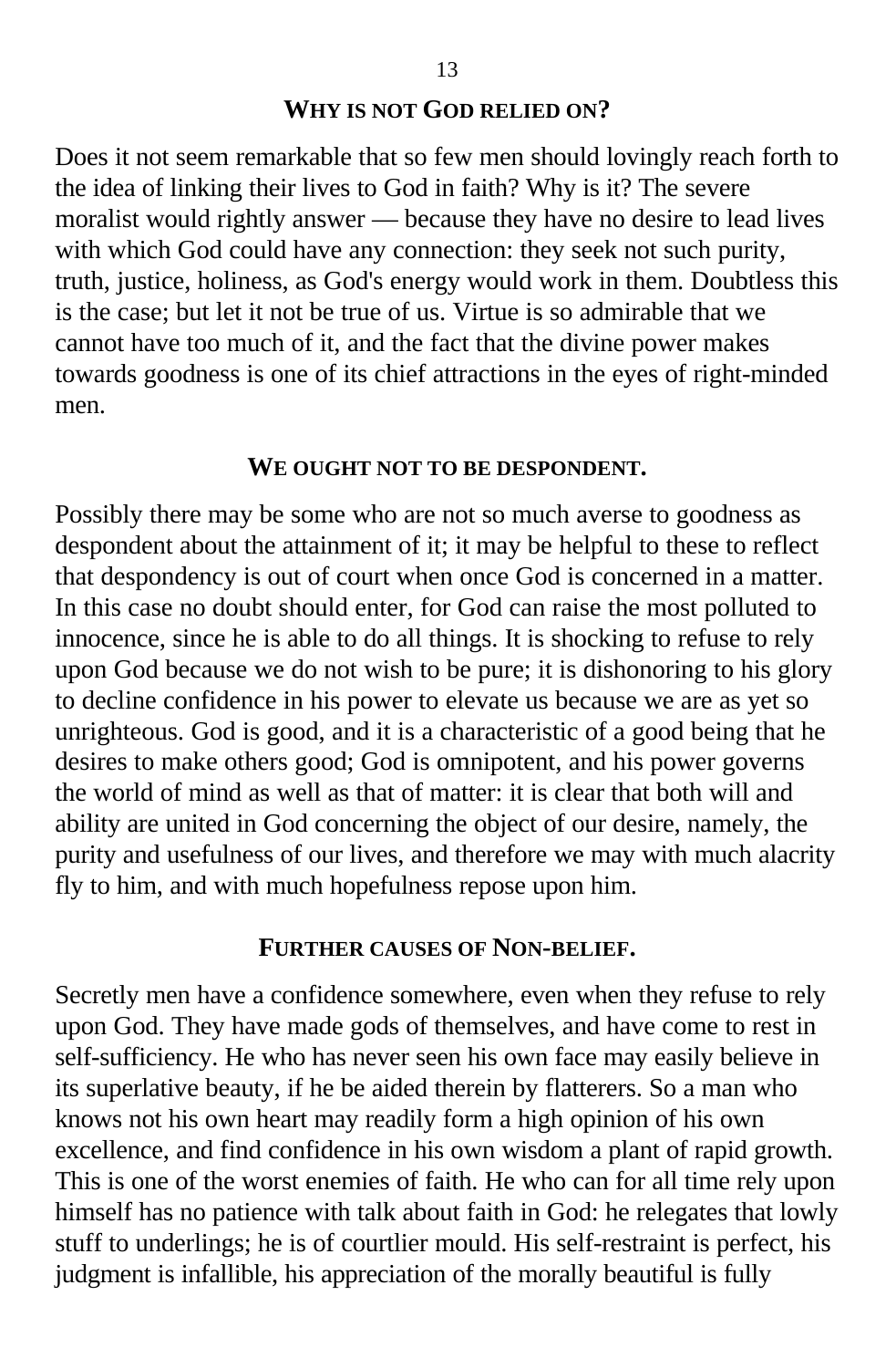developed: he is a self-made man, and is both his own Providence and Rewarder.

*"Tut: — the man, is a fool!"* Quick and sensible minds speak thus impatiently; and the cooler observations of the charitable are sorrowfully driven to confirm their verdict. We, with whom the reader now communes, are not such grand self-governing infallibles. We fear that our appetites and passions may betray us, that our reason may misguide us, that our prejudices may impede us, that our surroundings may stumble us; and therefore most deliberately would we look to the Strong for strength, and cast our folly upon the wisdom of the Eternal. Of course we shall not expect imitators among the vain-glorious, the frivolous, and the fancifully perfect.

## **THE SNEER.**

Sneers are poor, paltry things; they are not born in good men's bosoms, and most wise men despise them when leveled at themselves. They break no bones, and men of backbone smile at them. Yet with the weaker sort they are terrible weapons of war, and the dread of them has made more cowards than the roar of cannon.

When faith in God is sneered at, the exhibition is a wretched one, verging upon the utmost degree of imbecility. To trust a quack is excused, but to trust the Almighty is reviled. Persons who, never question their own wisdom, laugh to scorn those who rest in the wisdom of the Lord. In such a case, it ought to be easy for a man of common-sense to bear himself bravely. Laugh at a creature for believing his Creator? It is to despise the plainest argument of reason, to dispute an axiom, to assail a truism. As well ridicule a man for mathematical accuracy, for honesty, for learning: as well despise an engineer for trusting to the laws of gravitation, or a farmer for depending upon the return of the harvest! Of course, if men like to be slaves, they will pay attention to the jeers of the foolish; but we write for men who can each one say from his heart —

> *"I had as lief not be, as live to be In awe of such a thing as I, myself."*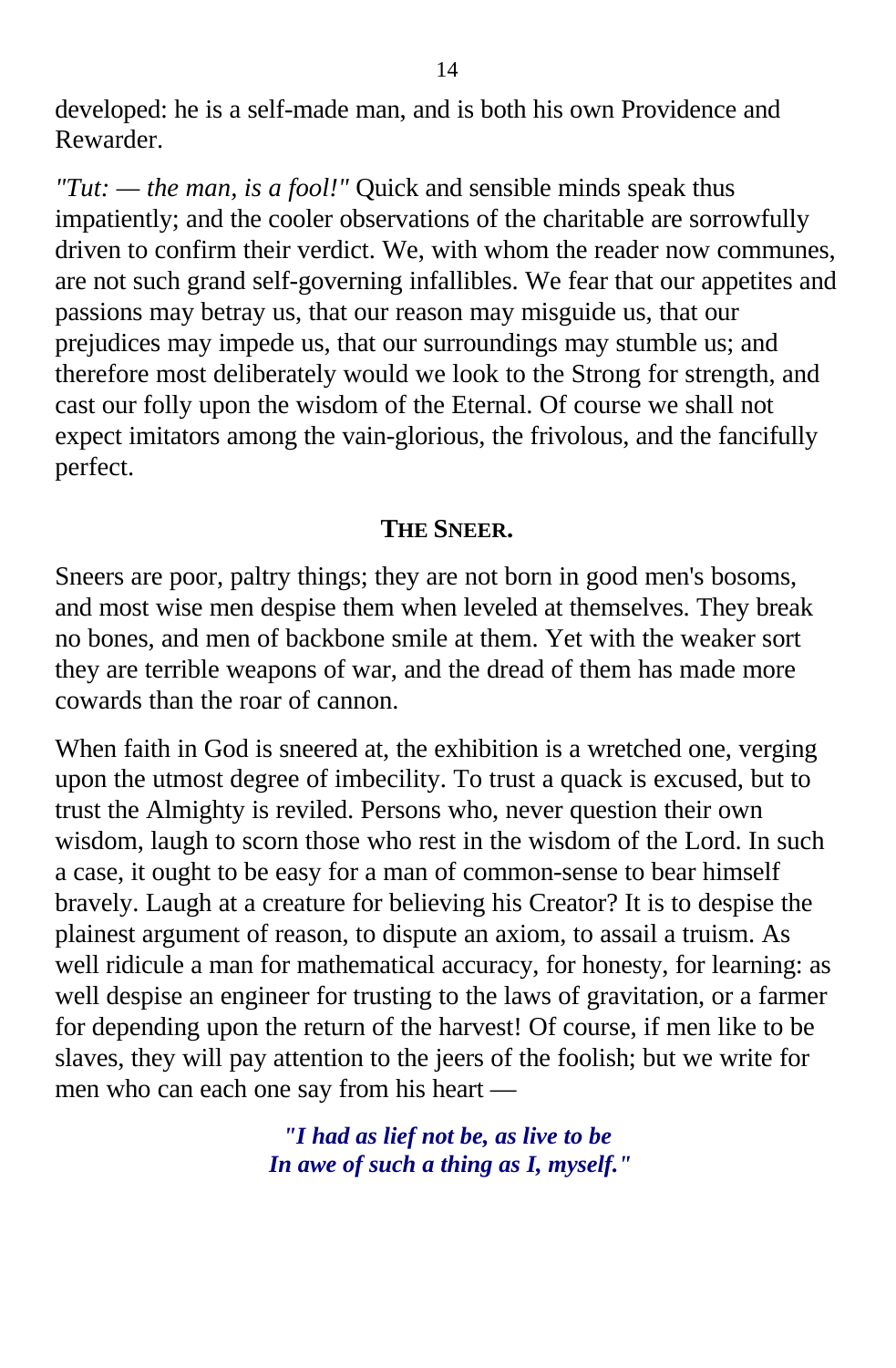#### **MORE KNOWLEDGE OF GOD DESIRABLE.**

However willing a man may be to put his trust in God, his faith must largely depend upon his *knowledge.* It is almost impossible to have confidence in a Great Unknown. The variety and breadth of our knowledge of God will help faith in exercising herself upon matters which a narrow knowledge would exclude from the list of practical objects. What we perceive in Creation might well cause us to rely upon God's power, if we could be sure that it would be exerted on our behalf; *but what if there be a doubt on that point?* What we observe in Providence may reasonably cause us to depend upon the divine goodness, unless we shall in any way have rendered it necessary for that goodness to withhold itself. This a conscientious man may not consider to be altogether improbable. If our knowledge of God be confined to his greatness, goodness: and wisdom, we are already in an awkward condition, for we have not yet met with that divine quality which can satisfy *a certain uneasiness of which we begin to be painfully conscious.* Having upon our heart a suspicion that we are not all that we ought to be, we need to know far more of God if we are to enjoy a comfortable confidence in him.

#### **HOW IS MORE TO BE KNOWN?**

All probability goes to show, upon the face of it, that the more we know of God, the more easy it will be for us to put our trust in him. The quality of goodness so preponderates in the known that we expect the like to pervade the unknown. But how is more knowledge to be obtained? Can we go from Nature up to Nature's God? Perhaps. But it would be a far more effectual business if Nature's God would come down to us, and be his own Expositor. No man can be altogether known by his works, much less can God. God's universe is so immense that if it can be proved to be a full revealing of himself, it is too vast for our mental grasp. How can we know all that the universe would teach? The works of God are too many for us to know them all: how then can we, learn the many-sided wisdom which they would reveal? If they were *replicas* we might learn all from one; but as they are infinitely various our capacity is overflooded, and there is urgent need that divine condescension should make an abstract for us, and communicate it in a manner suited to our nature.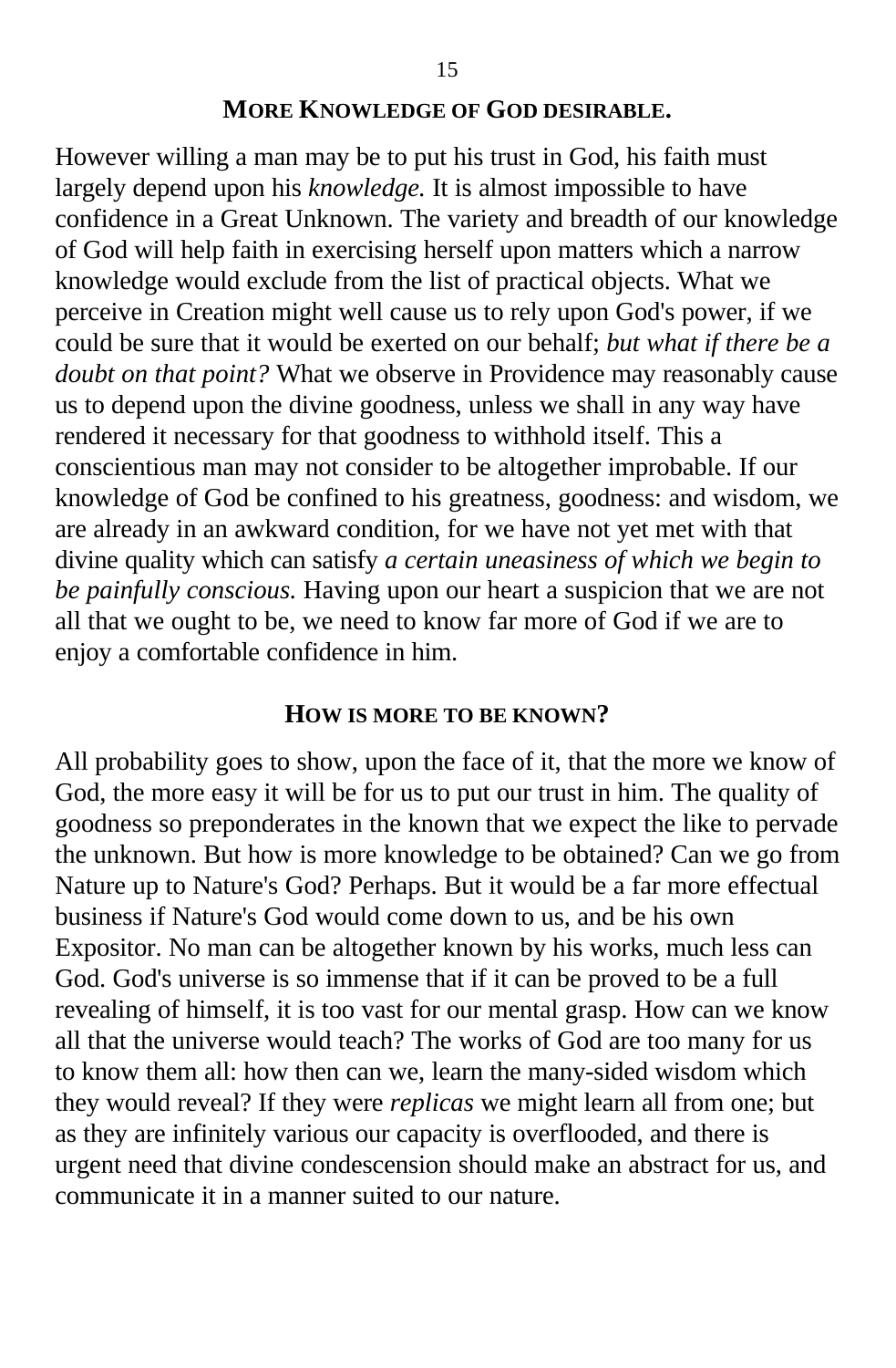#### **GOD REVEALING HIMSELF.**

If it be a most natural thing that the intelligent creature should trust in his Creator, and if it be necessary to that trust that he should have more knowledge of the Creator than he can gather by observing his works, is it not reasonable to suppose that the wise and beneficent Creator will enable his intelligent creatures to know him., at least so far as may be required for the purposes of faith? If it were essential to the well-being of his subjects that a king should be personally known to them, we cannot conceive of a good monarch shutting himself up entirely from public view, or refusing to address his people. True, the glory of God does not need man's observation, nor may we suppose that God's motive could be selfish in seeking to be known; but since man's feeble condition needs a divine revelation, it is not unreasonable to hope that One who is supremely good would of his own accord make himself known. For rocks and trees and animals, the manifestation of God in his works of Providence, by giving them stability, fruitfulness, or food, is abundantly sufficient, and more than sufficient; but for intelligent minds there must be a manifestation of God to the soul and spirit, or else faith under many forms must be impossible, and the soul will be left in a forlorn condition. Such a forsaking of the work of his own hands we do not expect from the Infinitely Good.

#### **A WORD-REVELATION.**

Language is the best means of communication between one mind and another: it is, therefore, natural that God should use the best means of communication, and that, therefore, he should converse with men in words. Language reduced to writing becomes at once more accurate and more permanent; and hence, again, it is in every sense most probable that when the Infinite God communicates with finite men it should be in the speech of men, and that this speech should be embalmed in writing. Divine writings do not, therefore, come before us at all out of the expected order of God's procedure; the announcement of their existence does not create in us any overwhelming surprise, neither do we see in the notion of such writings anything forced and abnormal.

A mind entirely locked up within itself could hardly belong to an energetic worker: he who makes is pretty sure to communicate, and it seems right to expect that so abounding a Maker as the Most High God would also hold converse with other minds, even though they might be inferior and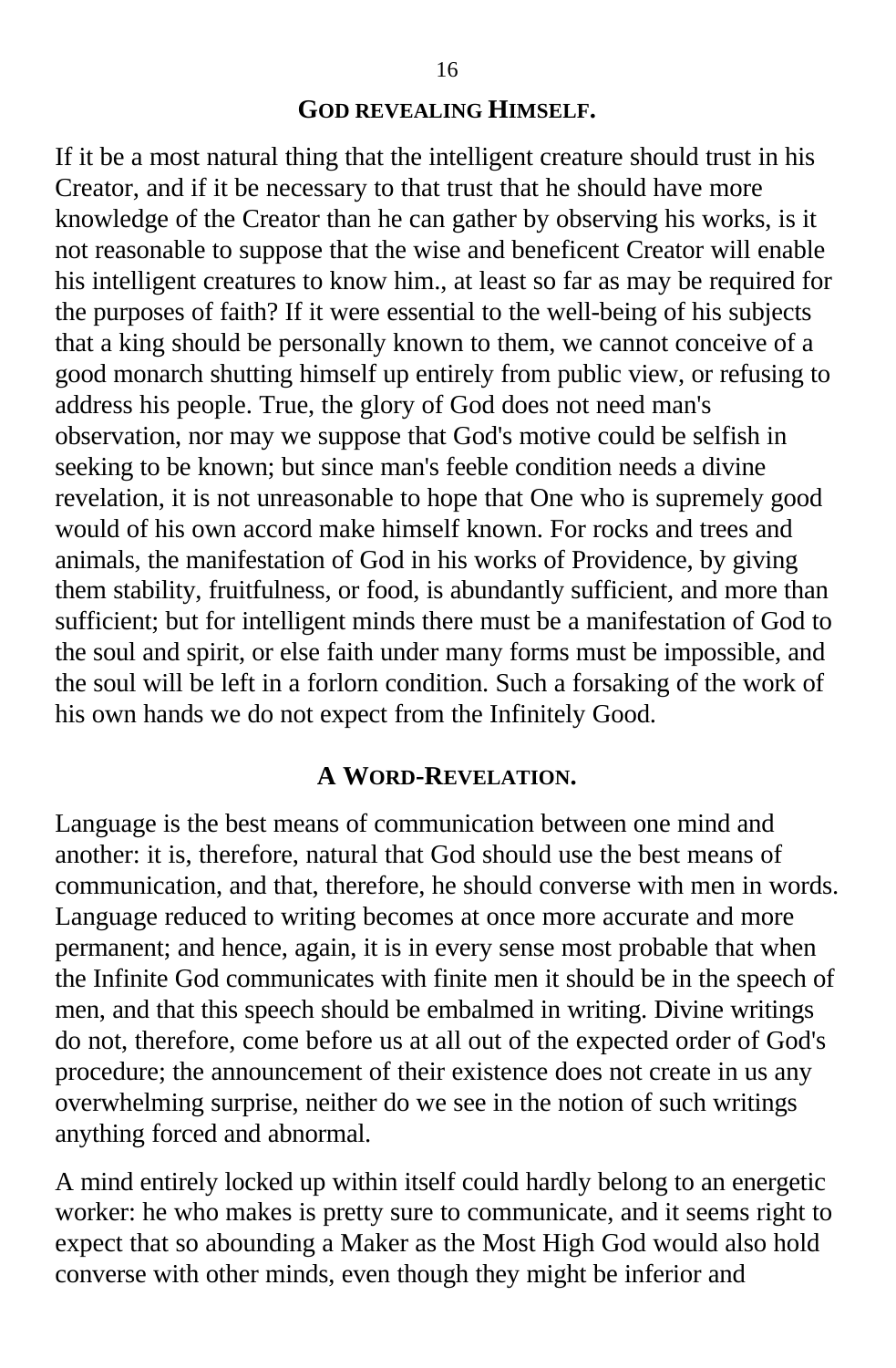subordinate, especially upon a topic so needful as his own nature and requirements. One does not expect to hear of a great artist that he is a hermit; the qualities of a great Worker are such as produce a Friend, a Brother, a Father. We may expect the Creator to be communicative. True, a clever workman may never speak, for he may happen to be deaf and dumb; but he that made all ears and tongues is not in such a case.

## **THE BOOK SHOULD BE EXAMINED.**

If there were nothing more than a rumor, floating about respectable society, that a book had been inspired by God as a revelation of his own character, thoughts, and will, an honest man, desirous to be right in his life, would speedily and with great care examine the claims of the much-needed writing. The Book venerated by our fathers, which claims to be the Word of God, has been accepted as such by so vast a number of wise; and righteous men that we cannot speak of its appearance as a mere matter of rumor. It has been long before the world, and it has been reverently received by many of the best of our race.

## **EFFECTS OF THE BOOK.**

The effect which it has produced upon the nations who have yielded it even a partial obedience is very remarkable: they are now far in advance of those who give it a secondary place, and they are out of sight before those who are unacquainted with it. The result which follows its introduction, in our own day, to the most savage races, is beyond all question exceedingly beneficial. Nobody can doubt that the South Sea Islands have been lifted out of the worst savagery by the teaching of this volume. We have not yet heard of any other book producing such effects, and thus the volume is pressed upon our attention by the undeniable results of its influence, both in former ages and in our own times. It is very easy to discover persons whose entire character has been changed by reading this Book; easier still to find individuals who assert that it is their comfort under all circumstances, their guide out of all difficulties, and the priceless food of their spirits.

Many other books have been warmly praised by their readers; but we have never yet met with any other volume which has commanded such frequent enthusiasm, and such devoted affection, as the Bible; neither have we heard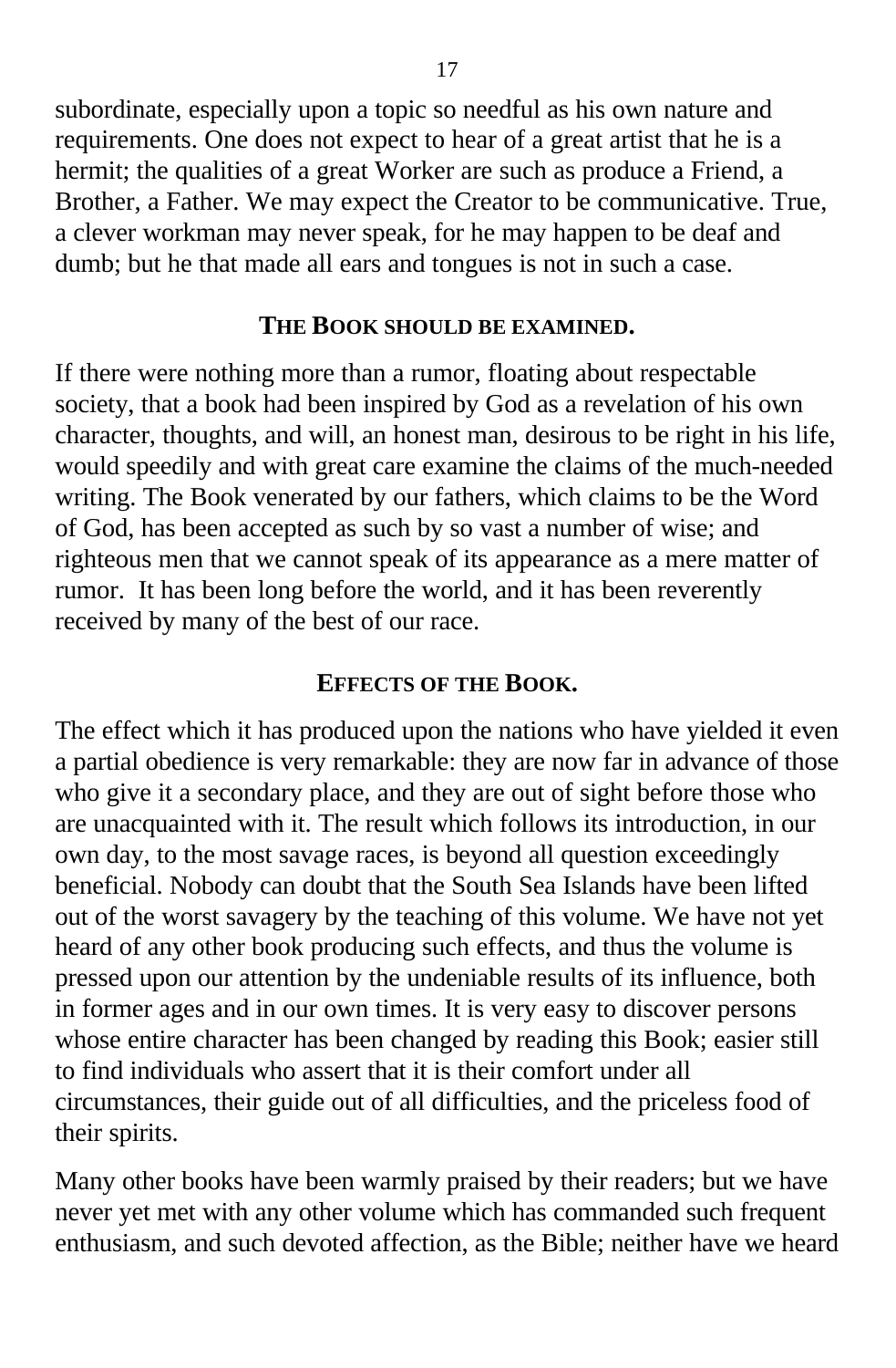of one which answers so many and such divers purposes in connection with the lives of men.

## **SEEING FOR ONE'S SELF.**

We are not exacting when we demand that each candid man should read the Bible for himself. In testing a Book, which professes to be the revelation of God's mind, we shall act unworthily if we trust to others, be they who they may. Second-hand information lacks assurance and vividness; a personal investigation is far more; satisfactory and beneficial. The highly superior person, who dismisses the whole matter with a final verdict, which closes the argument before it; is opened, is probably not so cultured a being as he affects to be. At any rate, he lacks the judicial mind so helpful in the pursuit of truth. Doth our wisdom decide a matter before it heareth it ?

Nature demands attention, hard and persevering, from those who would be true scientists: the Word of God certainly deserves as reverent an investigation as his Works. Why should not the Scriptures be studied thoroughly? Even as mere literature they will well reward the scholar's care. It is the part of a wise man calmly and earnestly to search those famous writings which are prized by so many master-minds. The voice which cried to Augustine, *"Tolle: lege;"* was no sound of folly. To take up and read a great and good book cannot be to our detriment.

## **THE READING WHICH THE BOOK DESERVES.**

It would be disgraceful to borrow second-hand criticisms, and turn the Bible away unheard. It ought not to be read hurriedly, for that is not fair to any author who is dealing seriously with weighty subjects. A Book which master-minds have reverenced can only be despised by fools.

To read the Book is to feel that it is full of power: a man must be willfully wicked who should refuse this verdict, even if he hated that power. It has more thought in it than its opponents could have displayed. Their counterthought is only Bible-truth turned upside down, and therefore it owes its origin to the Book it assails.

A singular fact may here be mentioned; it is certain that those who love this Book best are those who have read it most, and, as a general rule, those who rail at it have not attained to more than a scanty knowledge of it.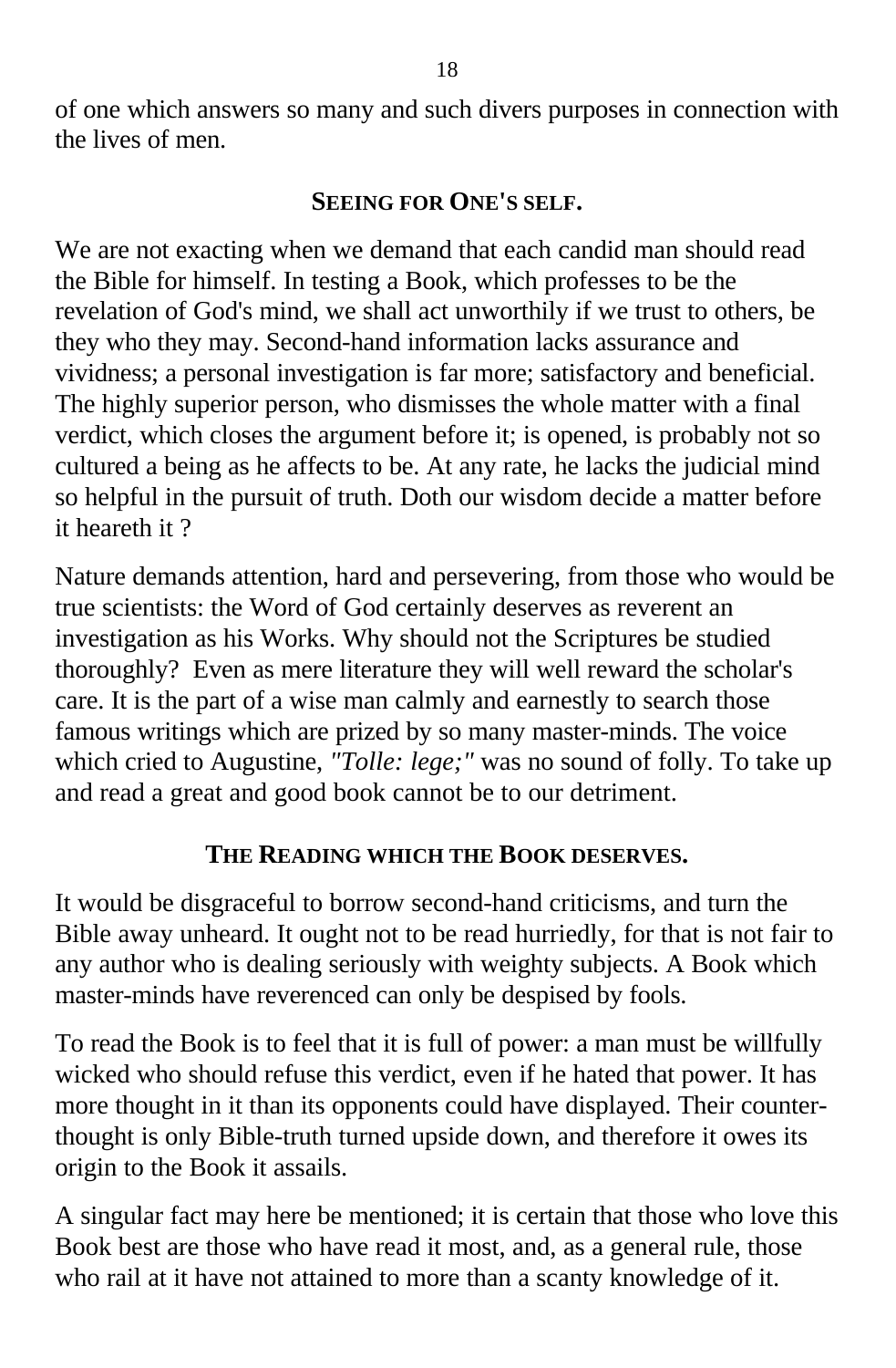#### **SOMEWHAT MORE THAN READING ACCORDED.**

Much of the instruction contained in the material universe can be at once discerned by the eye of the thoughtful observer, but a portion of its secrets no man can thus read: for the discovery of much scientific truth experiment is needed. The chemist, for instance, will acquire little knowledge if he does not engage in tests and analyses. We will not, therefore, in the pursuit of truth, restrict ourselves to mere reading: if the Scriptures ask for experiment, or experience, we shall be prepared to perform or to undergo the required processes if at all reasonable. Christian teachers everywhere tell us that the religion of the Bible cannot be known except by experience, and the statement is not more unreasonable than when the chemist sends us to the laboratory and the crucible. To be able to trust God we must know him; to obtain that knowledge we desire a revelation. Given the revelation, it requires us to let it operate upon our mind: shall we draw back? No. If there be a truth to be known, we wish to know it; if there be a life to be received, we would receive it; if there be a perfect way to be found, we would follow it.

#### **STYLE OF THE BIBLE.**

He who should begin to read the Bible at the Gospel according to John would be met by such words as these, "In the beginning was the Word, and the Word was with God, and the Word was God." If candid in spirit and cultured in mind, he would be exceedingly struck with the sublime simplicity of the language, and the fathomless depth of the meaning. There is a case on record of an instantaneous conversion to faith in God by the first hearing of these wondrous words. Nor do we wonder.

It little matters where the perusal begins: let the volume fall open as if by chance, and the reader will still discover the same singular majesty of manner. It is unique. Although the many books, which compose the library, called the Bible, were written by some forty or more authors, and each writer has his own idiosyncrasy of utterance, yet the style of the entire volume is one. It is indeed singular that the unity of tone should be so eminently preserved amid the plurality of voices.

The Bible style, we venture to say, is *per se,* and altogether inimitable. It would be impossible for any man to compose a supplement to the Pentateuch, or to dictate another Gospel, or even to write another Epistle. The fabrication has been tried, but there has been no chance of palming it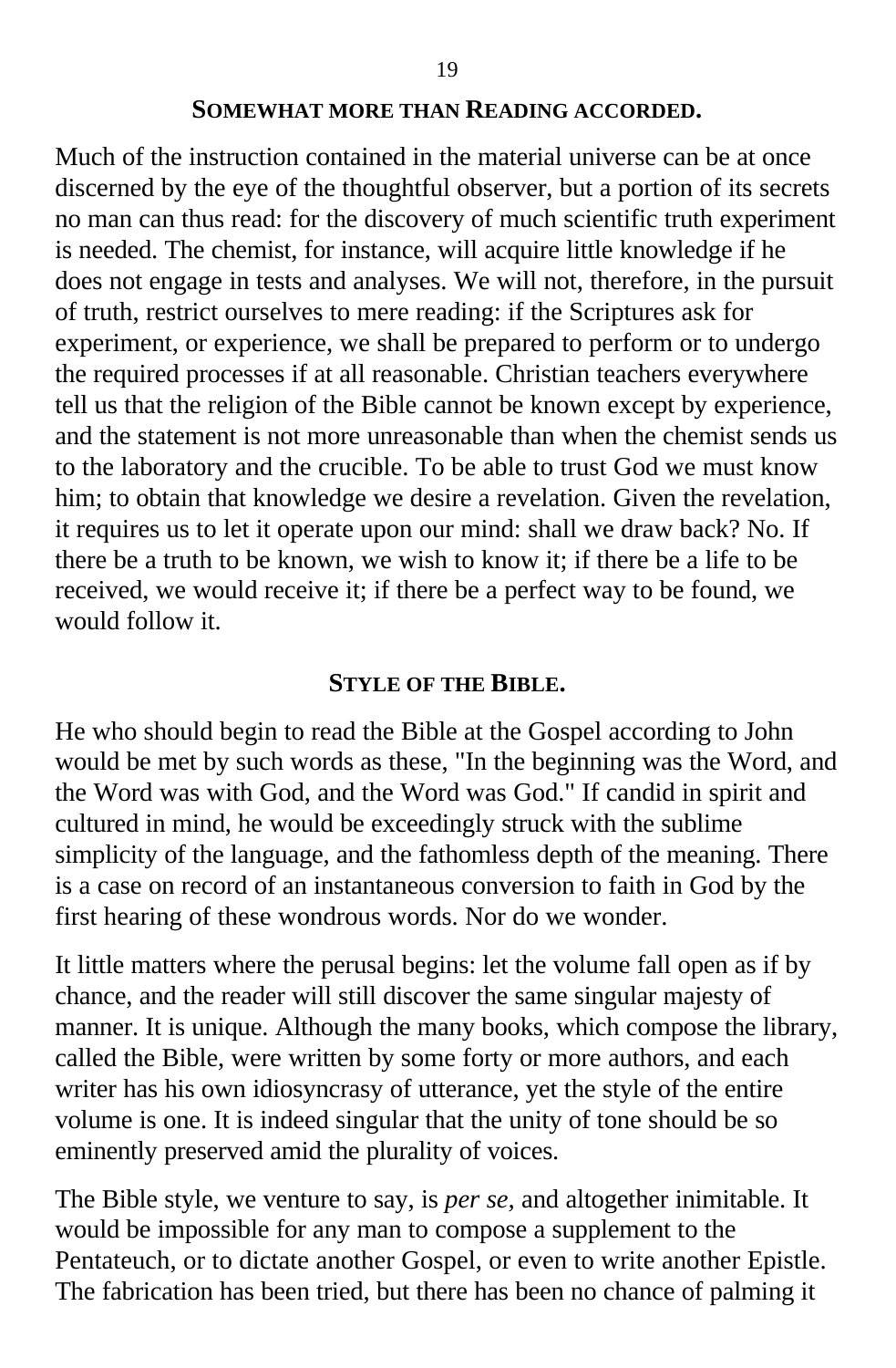off upon readers of the Scriptures. Forgeries of great authors have been common, and some of them have well-nigh succeeded. The church has disposed of all attempts to force apocryphal books upon her with far less difficulty than the literary world has been able to dispose of forgeries of Shakespeare. Neither the honesty nor the religiousness of men would have prevented the crime of adding vile inventions to the sacred books of the Old and New Testaments; but the attempt itself must for ever be futile, because of the impossibility of an impostor's imitating that style of perfect truth, which is the peculiarity of the Word of God. We cannot imagine a mere man speaking after the manner of God; assuredly no uninspired person has yet spoken after the style of the Holy Spirit. We would trust an ordinary schoolboy to detect the wide difference between any apocryphal or pretendedly sacred book, and the writings of an inspired psalmist, prophet, or apostle. The notion that the Vedas of the Brahmins, the Avesta of Zoroaster, and the Koran of Mahomet, are comparable in style or manner to the Word of God is ridiculous. Max Muller tells us that those who believe "that these are books of primeval wisdom and religious enthusiasm, or, at least, of sound and simple moral teaching, will be disappointed on consulting them." As well might the uncouth rhyme of a clown be mistaken for the stately verse of Milton, as the noblest language of man be thought by an instructed mind to be the utterance of God.

The style of Scripture is never stilted nor bombastic, yet it has a quiet, unostentatious royalty, all its own; and this sets the Bible altogether apart, and marks it as the king of books. Far from being fettered by conventionalities, it is as free as the air, and yet its music is ever tuned to the same harmonies. It is varied,---joyous, denunciatory, plaintive, descriptive, simple, intricate; and yet it remains in every phase true to its own manner: ever human, and yet at the same moment always divine.

#### **FULLNESS OF THE BOOK.**

One of the marvels of the Bible is its singular fullness. It is not a book of gold-leaf beaten thin, as most books are as to thought; but its sentences are nuggets of unalloyed truth. The Book of God is clearly the god of books, for it is infinite. Well said a German author, "In this little book is contained all the wisdom of the world."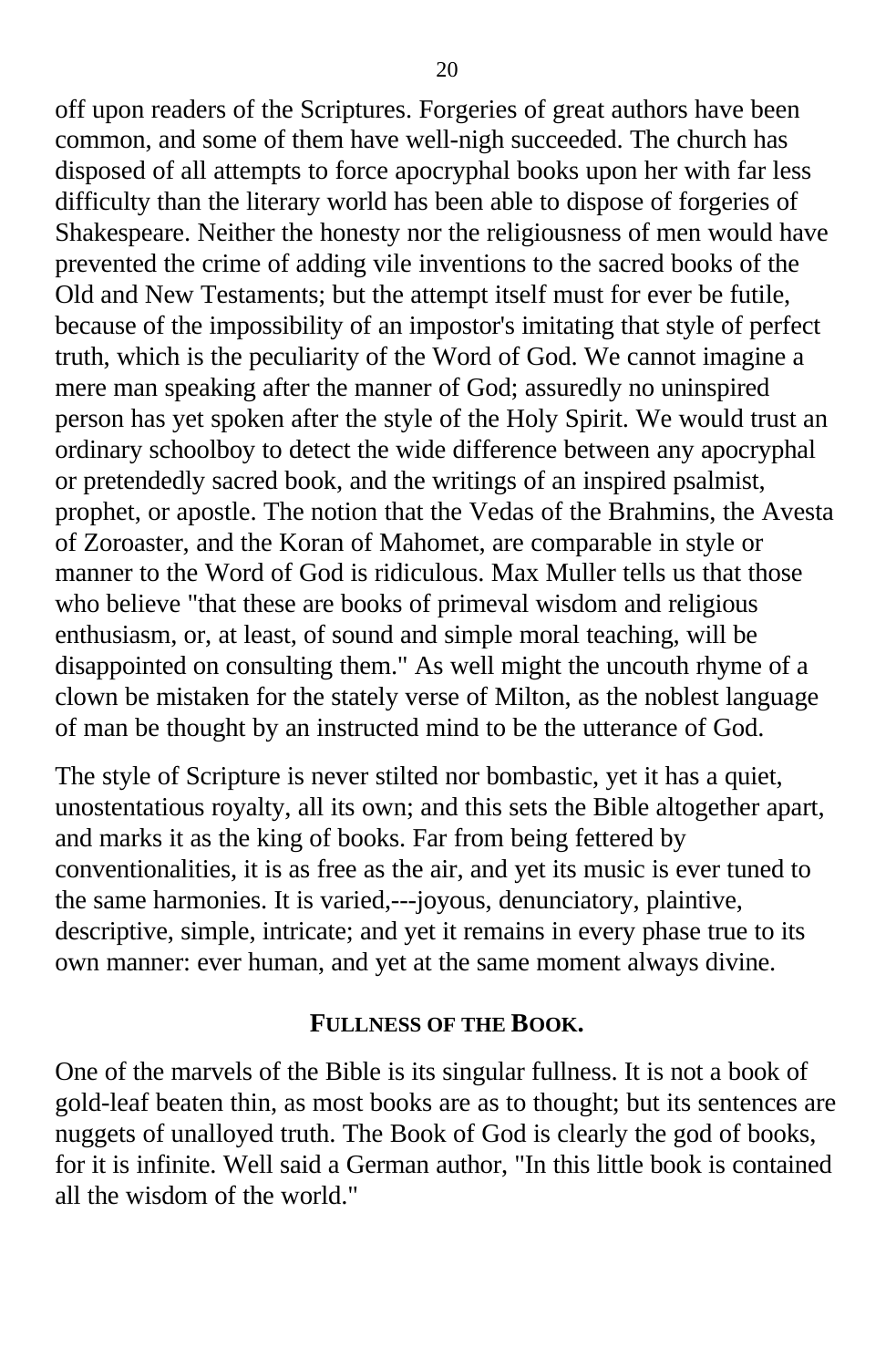*"We search the world for truth; we cull The good. the pure, the beautiful From graven stone and written scroll, From all old flower-fields of the soul; And, weary seekers of the best, We come back laden from the quest, To find that all the sages said Is in the Book our mothers read."*

Two *literati* held a brief discussion as to which of all books they would prefer in prison if they were shut up to the choice of one, and could not obtain another for twelve months. The first made a sensible selection when he proposed to take Shakespeare as his companion; for that great author's works are brimming with fresh thought and masterly expression: but we think the second man gave an unanswerable reason for preferring the Bible. "Why," said his friend, "you do not believe in it!" "No," said he, "but whether I believe in it or not, *it is no end of a book."*

We thank him for that word: it is indeed "no end of a book." Its range of subjects is boundless, and its variety of treatment is indescribable. Its depth of thought and height of expression are immeasurable. It is altogether inexhaustible. It is a million-times magnified Bodleian of teaching, and its *Bibline* or book-essence, is of the most concentrated kind. The Scripture has incidentally suggested masses of human literature; and it is the actual material of books to an extent that few would credit. It contains vast stores of what we may call *mother-of-thought.*

After having been catechized, criticized, caricatured, and crucified, for all these centuries, it still remains a new book, commencing its circulation rather than ending it. When the world grows older and wiser, and attains to the sixth form of its school, the sacred volume will be its final classic, just as it was its first handbook when the new-born Hebrew nation began to spell out the rudiments of truth and righteousness.

## **THE BIBLE TO BE TESTED.**

Let the Book be tried 'by its internal evidences, and let its *undesigned coincidences* be thoroughly studied. It is rich in them, and they are deeply interesting: some readers prefer the observation of them to the perusal of the last new novel.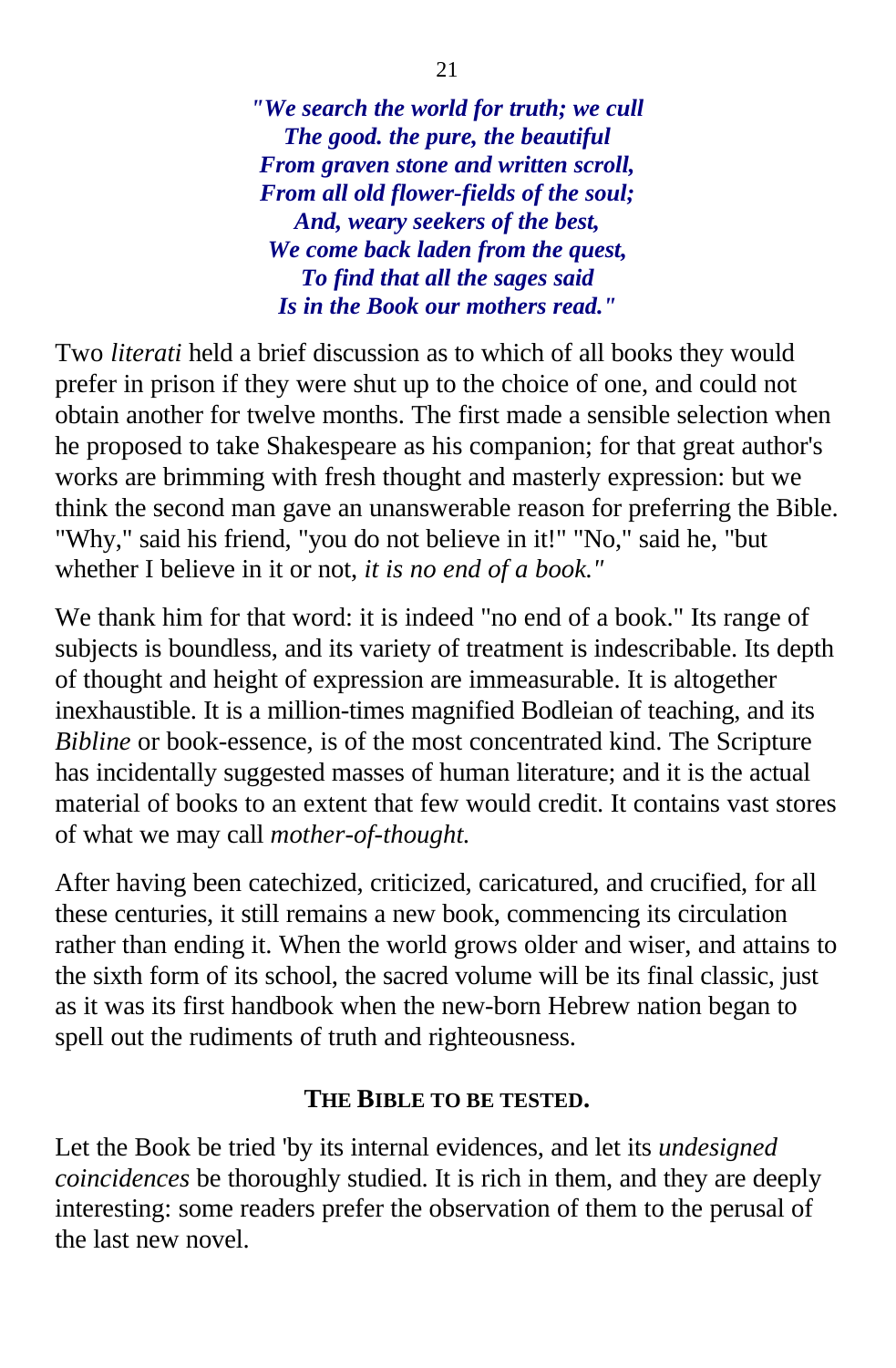Let :it be tried by ancient records and memorials. Is it correct in historical matters wherein it would have surely failed had it been of human concoction? Providence has arranged for frequently testing it by this process; for away there in Egypt, Palestine, Moab, Bashan, Nineveh, fresh inscriptions and monumental sculptures are being found, and all of these, as they are brought to the surface, cry out as witnesses for Scripture history. With what delight would a slab have been welcomed, from any mound or catacomb, which would have contradicted Moses or the Prophets; but hitherto the sacred record has been vindicated.

Of late years certain of its bitter opponents have strung together a number of its supposed blunders. The work has been performed with the most acrid hate, and with magnifying glasses of a high power, and the result is *nil*. Reading with fairness, the mind is annoyed by the recklessness of the objections, the arrogance of the objector, and the ignorance which he imputes to his audience. It would be easy to refute the charges laid against the historical accuracy of Scripture; but it is an endless work where men do not desire to know the facts, but amuse themselves with quibbling.

### **INFLUENCE AN EXCELLENT TEST.**

The better test is that which believers alone are able to describe. How has the Scripture influenced *them?* Has it flattered their conceit, lowered their ideal of virtue, nourished their selfishness, or dispirited their hopes of better things? No. They find God as revealed in the Book to be their Father and their Friend, and his methods of righteousness to be most elevating and purifying, so that they are enabled to trust him in their struggles after that which is good and noble, and always find their faith abundantly justified. Day by day they see for themselves that God's declarations are true, and that they are attended with power.

The words of God awaken echoes in our hearts. The Book is omniscient and omnipresent, like the Spirit that inspired it; it knows all about us, and tells us our secret thoughts. It must be divine, for it touches secret springs known only to him who fashioned the heart at first. He has watched the fouling of its machinery so closely that its present movements cannot deceive him; and he speaks of it as only such an Observer could do. The Bible revelation exactly meets our needs, and allays our fears: we :mean not the shallow wants and dreads of worldly frivolity, but the deep and terrible necessities of a :mind ready to despair through a crushing sense of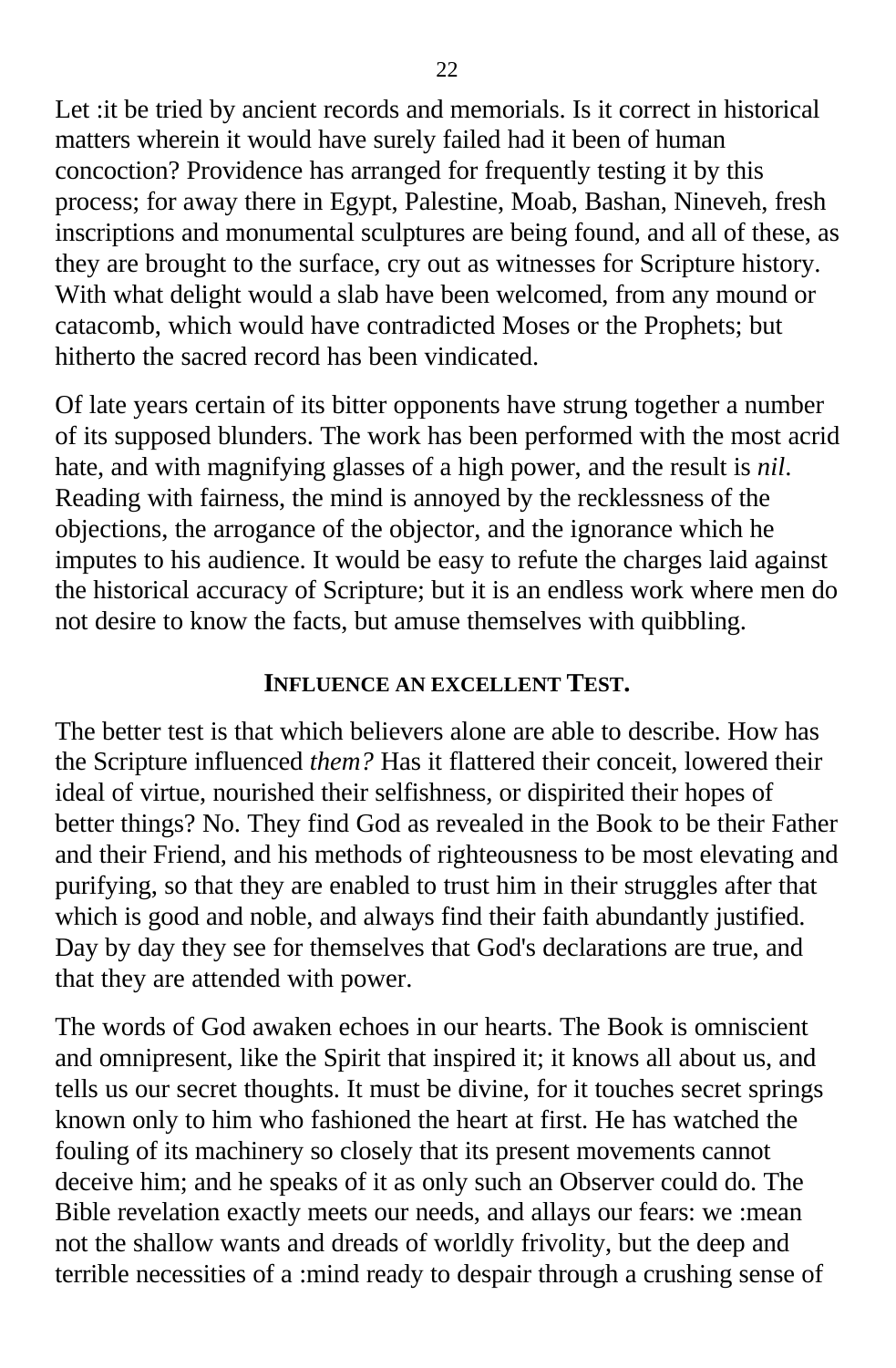past failure. This Book is a salvation for men doing business on great waters, where trifles are out of the question. It is a guiding star to minds around whom the midnight of despair is gathering. O matchless revelation of truth, if thou didst not come from God, whence didst thou come? If all thou tellest us be a dream; fain would we dream again, or die in our sleep! Hitherto we have found, all thy teaching true to our inner life, and we cannot but bear witness to the fact!

#### **THE SINLESS ONE.**

A clear proof of the divine origin of Scripture is afforded by its portrait of the perfect Man. Jesus is sinless in thought, and word, and deed; his enemies are unable to find a fault in him either of excess or defect. Nowhere else in the world have we such another portrait of a man; it would be superfluous to say that nowhere have we such another man. Jesus is unique: he is original, with peculiarities all his own, but without any divergence from the straight line of rectitude, He is not a recluse, whose character would have few relationships, and therefore few tests; but one living in the fierce light of a King among men, coming into relation with the world in a thousand ways; a great ethical Teacher, inculcating a system far surpassing any other, and embodying it in his own life; above all, crowning the edifice of a perfect life with the surrender of himself to death for his enemies. Whence came this portrait if the man never existed? No painter goes beyond his own ideal; no imperfect mind could have invented the perfect mind of Christ. The record is divine.

#### **SCIENCE AND THE BOOK AT ONE.**

Between the revelation of God in his Word, and that in his Works, there can be no actual discrepancy. The one may go further than the other, but the revelation must be harmonious. Between *the interpretation* of the Works and *the interpretation* of the Word, there may be very great differences. It must be frankly admitted that the men of the Book have sometimes missed its meaning: we have never held the doctrine of the infallibility of Scripturists. Nay more, it is certain that, in their desire to defend their Bible, devout persons have been unwise enough to twist its words, or, at least, to set them in an unnatural light, in order to make the Book agree with the teachings of scientific men. Herein has lain their weakness. If they had always labored to understand what God said in his Book, and had steadfastly adhered to its meaning, whatever might be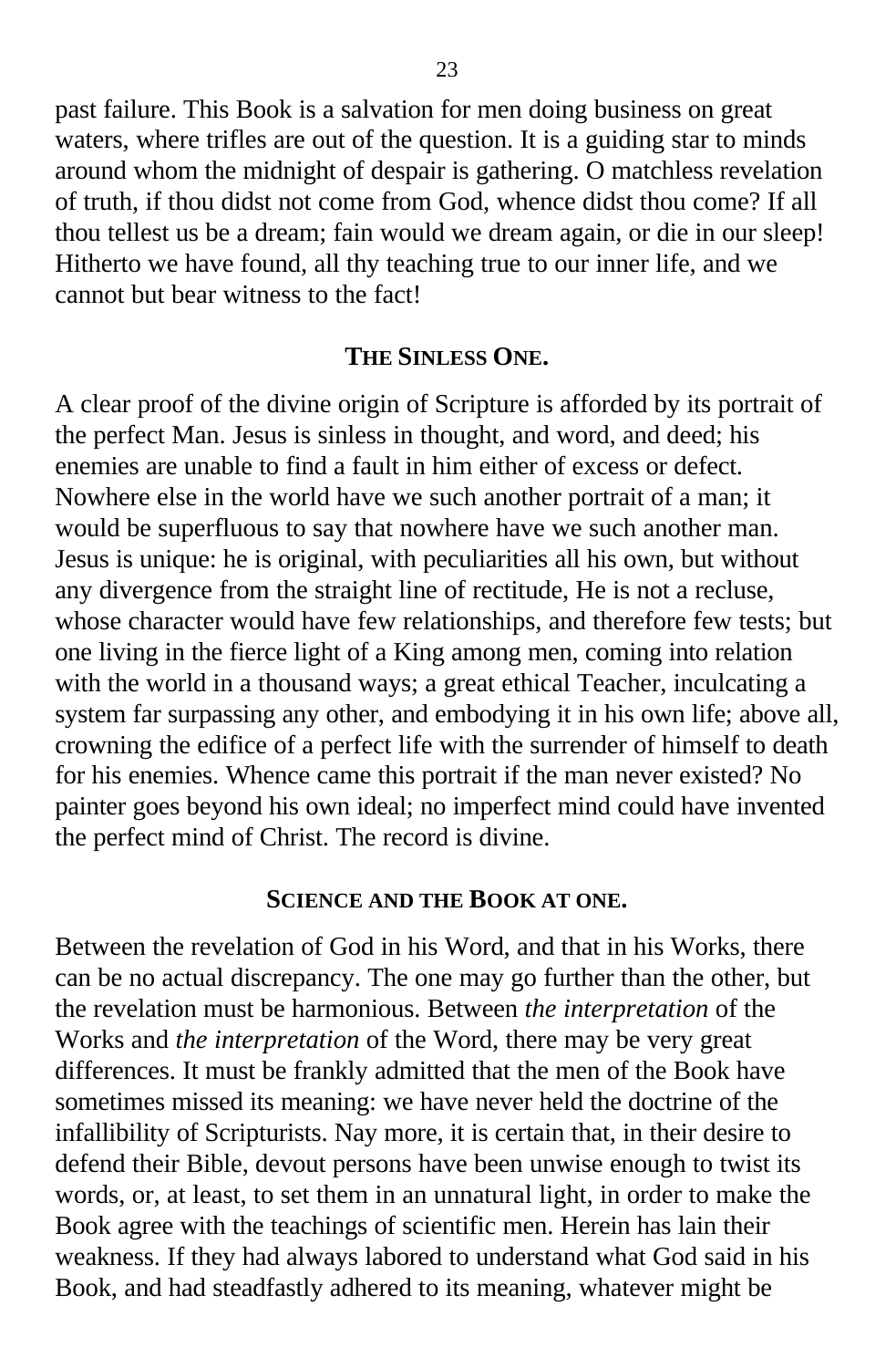advanced by the scientific, they would have been wise; and as professed science advanced towards real science, the fact that the old Book is right would have become more and more apparent.

#### **SCIENTIFIC STATEMENTS NOT INFALLIBLE.**

Those who have addicted themselves to the study of Nature, and have despised the Word, certainly cannot claim such immunity from mistake as to demand a revision of Scripture interpretation every time they enthrone a new hypothesis. The history of philosophy, from the beginning until now, reads very like a Comedy of Errors. Each generation of learned men has been eminently successful in refuting all its predecessors, and there is every probability that much of what is now endorsed as orthodox scientific doctrine will be entirely upset in a few years' time. When we remember that one coterie of *savants* has proved to a demonstration that there is no such thing as mind, and that another has been equally successful in proving that there is no such thing as matter, we are led to ask the question, "When doctors differ, who is to decide?"

#### **LITTLE SETTLED IN SCIENCE.**

There are many voices in the world, some powerful, and others weak; but there is not yet a *consensus* of thoughtful observers sufficiently strong to demonstrate any one system of science to be absolutely true. The inductive process of Bacon, no doubt, yields the nearest approach to certainty; but even this cannot raise a deduction beyond question, for no man of science knows all the instances that can be adduced, and his deduction from what he knows may be upset by equally sure inferences from what he does not know. The time over which scientific observations can travel, even if it be extended into ages, is but as a watch in the night compared with the eternity of God; and the range of human observation is but as drop of the bucket compared with the circle of the heavens; and, therefore, it may turn out, in a thousand instances, that there are more things in heaven and earth than were ever dreamed of in the most accurate philosophy of scientists. These good people have done their best, from Aristotle downwards, but they have hardly accomplished more than to prove us all dunces, and themselves scarcely a fig better than the rest of us.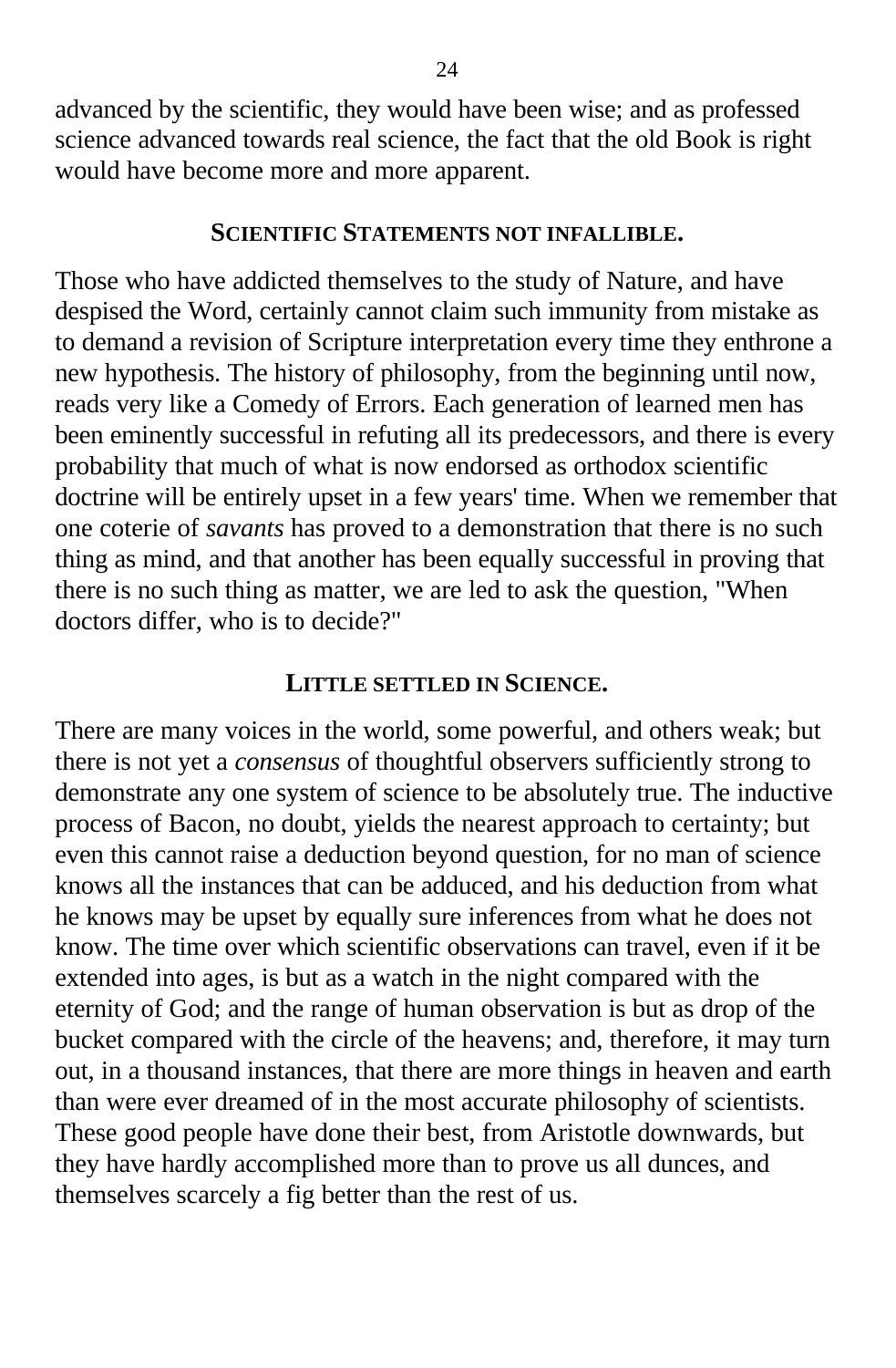#### **WHERE ALTERATION IS EASIEST.**

Instead of altering the Bible, or allowing that it may be mistaken upon mundane matters, it is a far safer course to continue the long-ago-begun process of amending science, which is made of a substance so plastic that no great effort is required to change its fashion to the reverse of its present shape. From the first doctor in the school of science down to the last, error has not only been possible, but almost unavoidable, from the limitation of human faculties and the mystery of phenomena. Even the interpreters of Scripture have been less absurd than the interpreters of Nature; though certain of these have gone to grievous lengths. Yet The Book retains its impregnable position. If it ever comes to a matter of decision whether we shall believe God's revelation or man's science, we shall unhesitatingly cry, "Let God be true, and every man a liar."

#### **NO REMARKABLE PRESENT DIFFICULTY.**

At the present moment we see no considerable difficulty. Scripture may not square with proposed hypotheses, but it agrees with known facts. Scripture, interpreted in an intelligent manner, displays as clear an agreement with Nature and Providence as Words can show with Works. An article in the *Illustrated London News* may describe in words a scene which, on the opposite page, is depicted by the pencil of an accurate artist: the two forms of instruction may fully coincide, and. yet the impression upon the reader, who fails to see the engraving, may not be the same as that produced upon an observer who only notices the sketch, and neglects the letter-press. The man who cared only for the typography might quarrel with the votary of the wood-block, while the picture-observer might equally well retort upon the reader: but if the two could be combined, the intent of the author would more surely be understood. Let him that readeth the Word consider the Work, and let him that observeth Nature attend to Revelation, and growing wisdom shall be the reward of both.

#### **ANCHORAGE AND ROOT-HOLD OF FAITH.**

When the Bible is fully accepted as God's own revelation of himself, the mind has come to a quiet anchorage; and this is no small gain. A safe resting-place is an urgent need of the soul. To find a sure foot-hold somewhere, men have tried to rest in an infallible church, or in their own supposed infallible reason. Of two earnest brothers one became a Papist,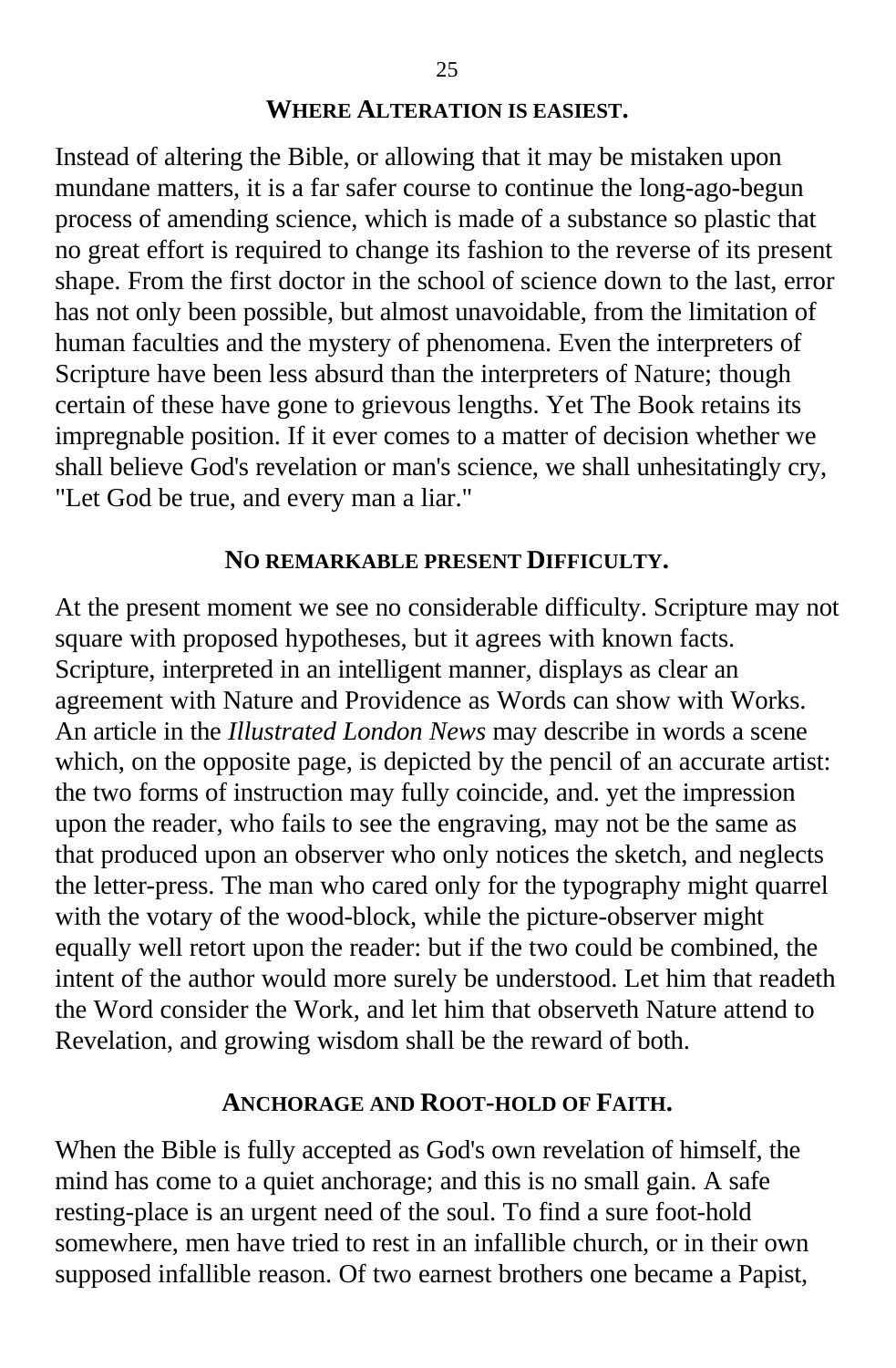and another an infidel. We do not feel attracted to either haven, if haven either of these can be called: we prefer for our own part to cast anchor once for all in an infallible revelation. Drifting about must be injurious to character, and fatal to influence: root-hold is essential; here then is ours.

When first the anchor goes down, or the root strikes, little can be known of the anchorage or the soil, compared with that which will be discovered by the test of experience. Thousands are quietly moored in the Fair Havens of Scripture; myriads are growing and bearing fruit in the garden of the Lord. Their witness is assuring, but our own experience will bring the most satisfactory conviction.

Down goes the anchor: the rootlets embrace the soil.

## **SIN DISTURBING FAITH.**

Accepting Holy Scripture as God's revelation of himself, we now know more of him for practical purposes than we could have otherwise known, and especially upon one matter not hitherto mentioned. Our conscience (for which we are most grateful, for our struggle upward would be hopeless without it, if indeed it could ever have been thought of) reminds us that we are not quite beginning life, for we have already proceeded some distance, and that not altogether as we might desire to have done. With a sigh, our memory holds up sundry records which we cannot look upon with composure. We may not have been the worst of men, but we are sorry that there should be any worse than we are. We have possibly steered clear of the rocks of vice, but into the whirlpool of indifference we have hitherto been drawn. We have not done our best; and we begin to suspect that our best might not have been so very good if we had wrought it. Happily this divinely-inspired Book treats largely of the subject of sin, and of the effectual method by which the guilty can be purged of their defilement, and equipped for clean walking in the future. Here then we shall learn how the imperfect may dare to rely upon the Perfect, how the offender may venture to trust in him whom he has offended. Happy is the man who has been born to such knowledge, and to the possibilities which already are discerned within it!

#### **PRAYER SUGGESTED.**

When a new discovery, either of danger or advantage, bursts upon a devout man, he is led to address God in some form or other. He prays, or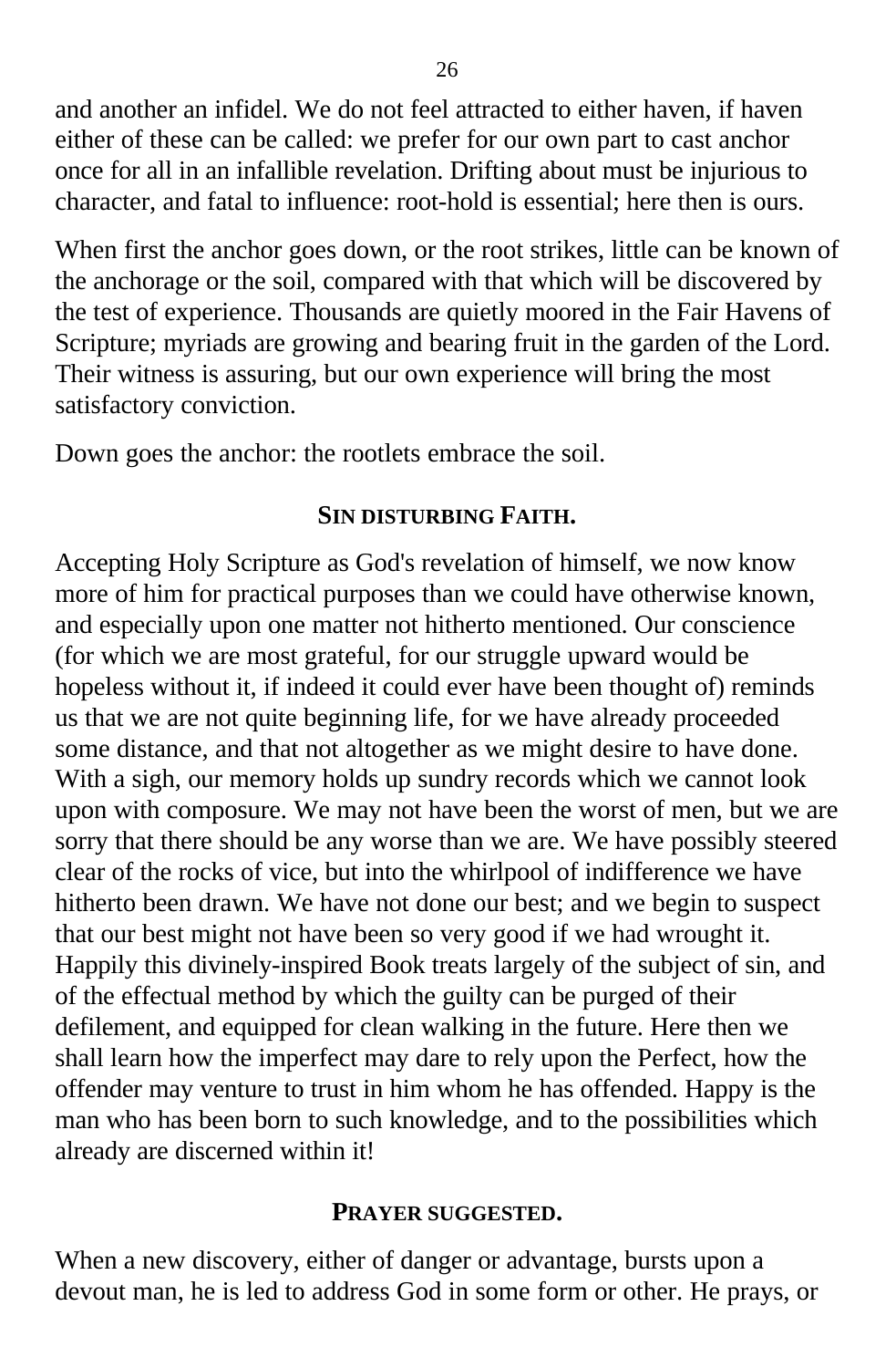he praises, as the ease may be; and this comes of very proper and natural instincts, especially when they are intelligently based upon the faith which is found within the soul. Since we see that God has increased our knowledge by revealing himself through a Book; and since we hear that he has cleared up a dark and difficult point, which might have hindered faith, it becomes us to praise him. This done, we should set about reading that priceless writing of his with earnest prayer to him for help to our understanding, that we may perceive its meaning, and for strength to our will that we may obey its precepts.

The Book is for our use, not for our amusement. It behoves us to handle such a gift after a worthy manner. It is not to be played with, but to be put to most earnest, immediate, and continued use. It professes to be meant for guidance in this life as well as for instruction as to the next: it must not therefore be laid aside as a pillow for some distant day of death, but we must ask God to make it our present instrument for righteous living, our daily tutor in the art of Shunning evil and attaining good.

#### **REMOVAL OF THE GREAT OBSTACLE TO FAITH.**

Concerning the consciousness of evil in the past of our lives, and the tendency to wrong-doing in our nature, the Bible is very clear, and it is most admirably explicit as to God's way of removing this barrier to our future progress. In Holy Scripture we see a most wise and gracious method for the putting away of guilt, without injury to the divine justice. The atonement offered by the Lord Jesus, who is the essence of the revelation of God, is an eminently satisfactory solution of the soul's sternest problem. Our feeling is that God, the universal Ruler, must do right, and must not, even for mercy's sake, relax the rule that evil done must bring evil as its consequence. We would not, when in our best frame of mind, for our own little sake, wish to have this sanatory law abrogated. Sin ought to be punished: let the rule stand, come what may of us. An unrighteous God would be the most terrible of conceivable evils. Sin linked with reward, or divorced from ill consequences, would be the death of the great principle of righteousness, which is the aspiration of all perfect moral sanity. Scripture proposes no abolition of law, or relaxation of penalty; but it reveals the plan of substitution: the offended Judge bears in his own person the consequences of the offense of rebel man; He assumes human nature, that in His own person human sin may be visited with chastisement; He bears the burden of human transgression, and concerning Him we read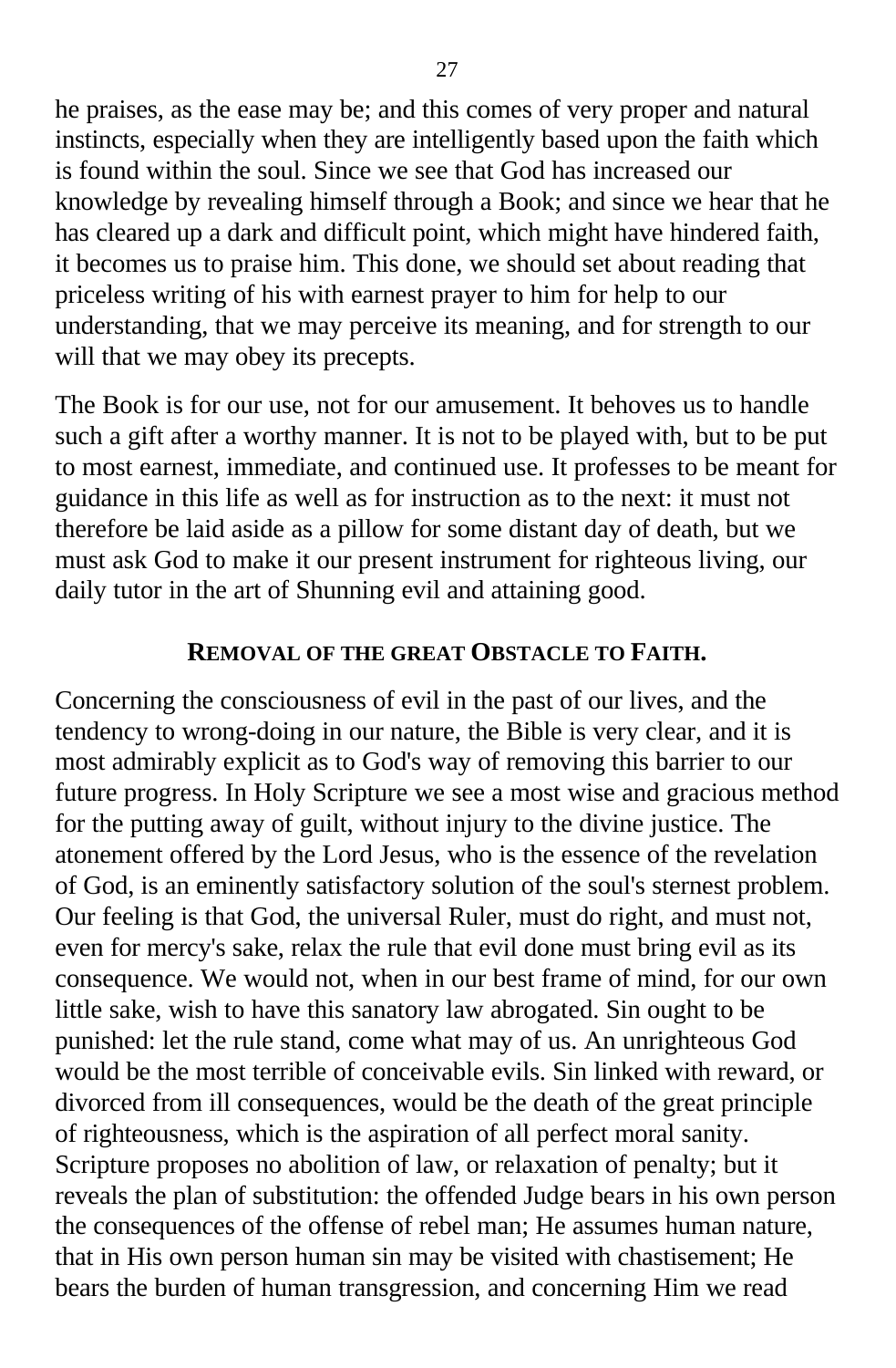these self-evidently divine words, " *The chastisement of our peace was upon Him, and with His stripes we are healed."* The whole transaction of substitution, descending to death upon the shameful tree, and rising into resurrection and ascension, is a great marvel: it cannot be a fiction, it surpasses all invention; it is the fact of facts. Carefully studied, looked at, weighed, the sacrifice of Himself by the Son of God carries into many minds a conviction not to be resisted, and works a peace only to be conceived by those who enjoy it. Accepting the sacrifice which God has accepted, we ourselves are accepted of the Lord.

## **GOD'S METHOD OF MERCY.**

Forgiveness of sin through an atonement satisfies a dim but true decision of humanity in favor of justice — a decision which is well nigh unanimous in all races. Even the unenlightened conscience of the savage heathen will not rest till the sword is bared, and a victim has fallen. Man as a rule dares not approach God without a sacrifice. The more enlightened mind is not content without a measure of explanation as to the need and result of sacrifice: such explanation is given in the inspired Scripture, given with great amplitude.

The vicarious death of the Son of God, when understood and accepted, yields such peace to the believer that he feels as much at ease as if the law had never been broken. By the death of the divine Victim the law is so vindicated that it stands higher in the veneration of the universe than if its full punishment had been exacted. The heart is therefore quieted once for all upon sound principles to which conscience gives its full assent. Jesus has put away sin by an atonement which is the marvel of eternity, and there is no more cause for dread to the believer than Samson had reason to be afraid when the dead lion lay at his feet full of honey.

#### **FAITH'S EARLIEST WORK.**

The dread of guilt being removed by faith in God as he is revealed in Christ Jesus, the mind is overwhelmed with gratitude for the great love displayed in the gift of the great Propitiation, and it is moved to an intense hate of the evil which required such a Sacrifice. This immediately initiates a purgation, the like of which the heart had never known. In the blaze of divine goodness the pleasure once felt in sin is dried up, and utterly evaporated; and out of the midst of that consuming fire there leaps forth a new-born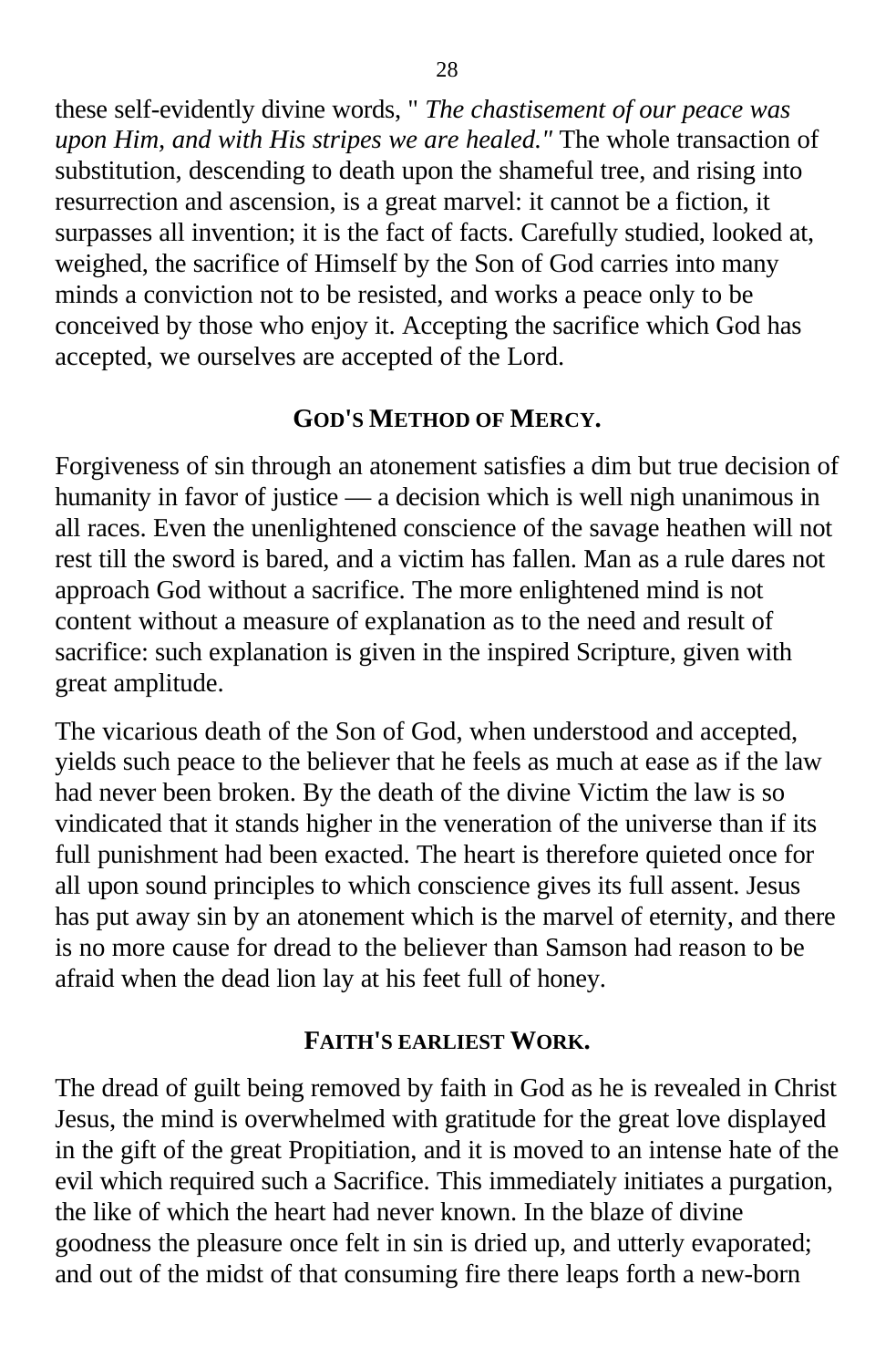passion for righteousness, born of the immortal flame of infinite love. This becomes a motive force for a higher life, surprising to the receiver, who is amazed at the joy and the hope which abound within him. The stronger the faith in the revealed Propitiation, the fuller the rest, and the more intense the energetic desire for perfect holiness. To trust God is now an instinct, and to rely upon the Lord Jesus Christ becomes a joy, as we read his cheering words, "Ye believe in God, believe also in Me."

#### **FAITH DELIGHTS IN A PLAIN GOSPEL.**

It is a matter for deep gratitude that the gospel is as plain as a pikestaff. If it had been intended to be a secret remedy for an *elite* few, it might have been recondite and philosophical; but it is meant for the poor, the illiterate, and the undeveloped; and therefore it must needs be what it is — simplicity itself. Thank God, the gospel does not lend itself to quackery! To hear our fashionable *thinkers* talk, one might suppose the gospel to be an exclusive and aristocratic system for their excellencies to amuse themselves with, whenever they might condescend to develop it a little further. We are glad to find it in the Scriptures in the form of a plain, common-sense, perfect doctrine, which has saved its millions already, is saving multitudes at the present moment, and will save its myriads, when all its superfine critics are mouldering in their graves. Sometimes faith has great need of patience, when it is pestered with objections against a system which is everywhere in grand operation, and proving itself by its results. Why do not these objectors raise an outcry against the sun? Why not deny that he gives either light or heat?

#### **FAITH'S DISCOVERY.**

When the new-born faith has wondered for a while, she asks herself the question, "Whence am I? How came I into the heart ?" The answer which she receives from the Book, and also from her own consciousness is — *This is the operation of God.* The Holy Spirit must have wrought this faith, which is so new, so vivid, so potent, so much above the ordinary range of the mind. If this be so, a new source of reliance is opened up. The man says, "God has actually begun to operate upon my nature, and as he is unchangeable, he will carry on this work, and complete it." Thereupon God-reliance enters on a fertile country, a land which floweth with milk and honey. The Holy Alliance is an actual fact. The Father must have drawn, or the man would not have come to Christ; and herein is love. The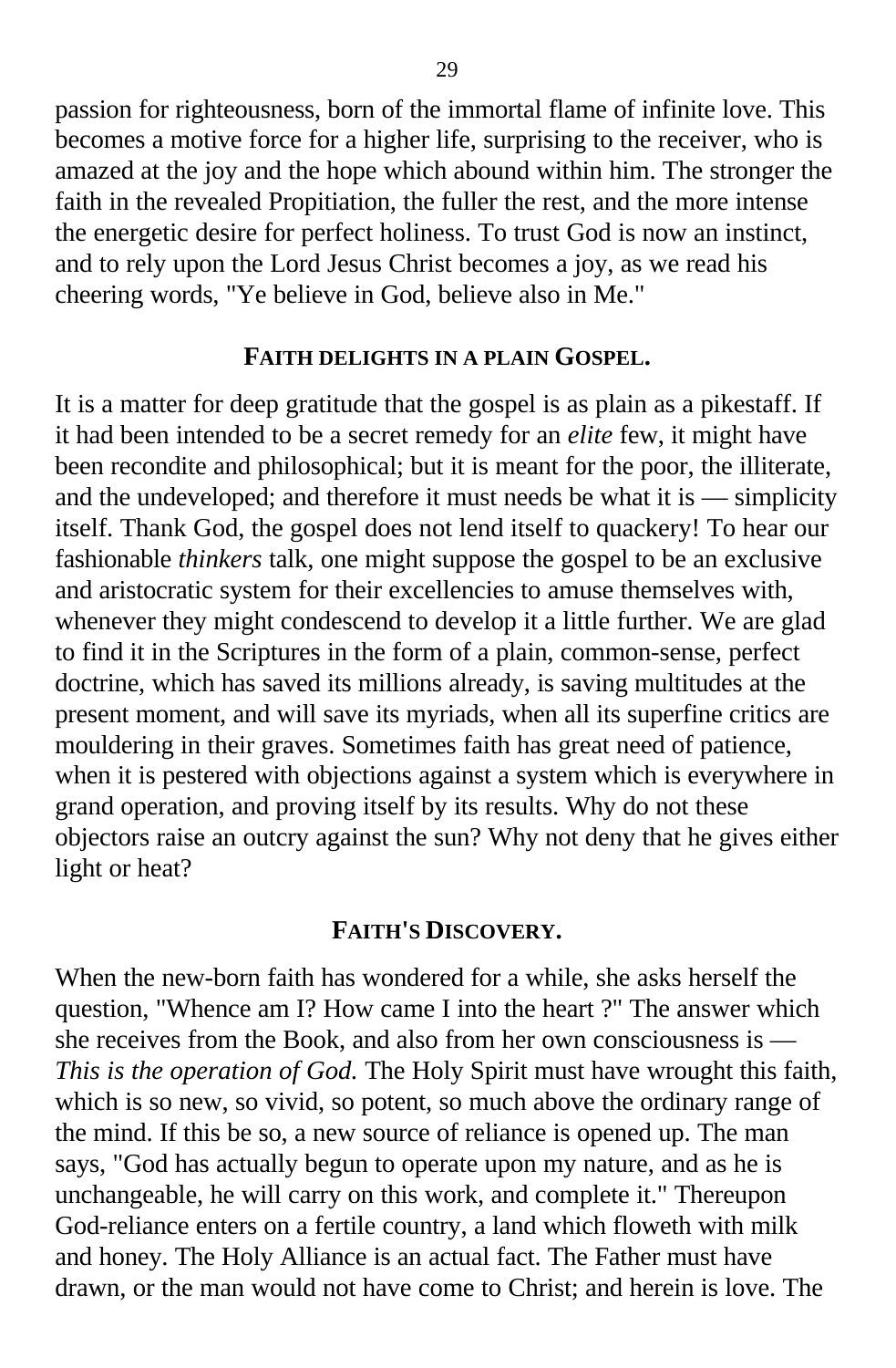Christ has made a complete atonement for sin; and herein is love. The Holy Ghost has wrought faith, and its blessed consequences; and herein is love. The believing heart is introduced into a new relation to God; it has reached an unexpected nearness to him; it has received the first-fruits of the power which it desired to rely upon. That same Spirit, who is evidently in the heart, is declared to be an abiding Comforter, a Sanctifier, an inward and effectual Teacher: this makes the future quite another thing from what it had ever threatened or even promised to be. The revelation of the Book has become a revelation within the heart; the man believes after a higher fashion, and is girt with a strength which his most sanguine hopes had never dreamed of realizing.

#### **FAITH'S CHANGE A RADICAL ONE.**

Trusting in the Lord Jesus Christ for complete salvation, and being assured that he is thereby saved, the believer comes under a new master-principle. Before he knew himself to be redeemed by Christ he labored for his own salvation; that is to say, his every embryo virtue had self for its aim. He acted or abstained from action, was just or generous, praised God or prayed to him, with the one design of benefiting himself. How little of the essence of virtue could be found in deeds proceeding from such a motive! Yet from that motive the worker could not be set free with any safety, unless by saving him the Lord could lift him beyond need of seeking selfsalvation, and then could cause him to pursue things noble and benevolent from pure love of God and man. It is natural that while a man is in danger he should look mainly to his own safety; hence nature itself is at first the enemy of unselfish virtue. But when the man's best interests are graciously secured, and he is set above all hazard, he looks beyond himself to his Deliverer, and regulates his life not by selfishness but by GRATITUDE. This is a grand uplifting of our manhood from servile fear to filial love. No mere animalism will ever understand a, passion like that of Xavier —

> *"My God, I love thee; not because I hope for heaven thereby, Nor yet because who love thee not Must burn eternally.*

*"Thou, O my Jesus, thou didst me Upon the cross embrace; For me didst bear the nails, and spear, And manifold disgrace*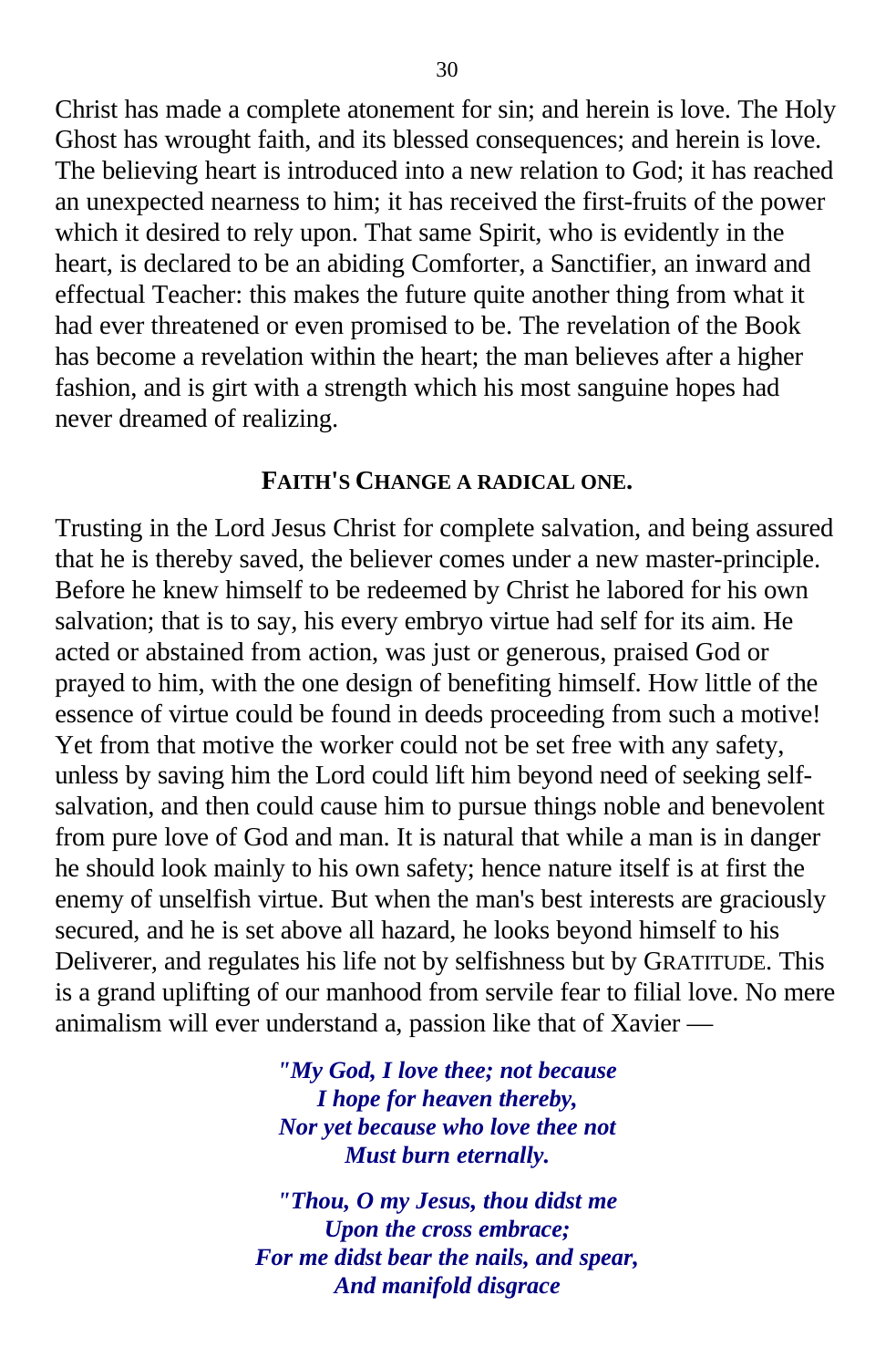*"And griefs, and torments numberless, And sweat of agony; Yea, death itself; and all for me Who was thine enemy.*

*"Then why, O Blessed Jesu Christ, Should I not love thee well ? Not for the hope of winning heaven, Nor of escaping hell."*

In grateful love we have a fulcrum for the moral lever; a principle noble and elevating, potent to produce works of infinitely more value than any which can come from the slavish dread of punishment, or the mercenary hope of reward.

## **FAITH AND THE NATURE OF CHRIST.**

No idea of the Lord Jesus Christ approaches to correctness which does not see in his one person the two natures of God and man united. In that person, wherein were blended, but not confused, the Godhead and the Manhood, a practical faith has its most ample help. Jesus sympathizes with the condition in which the struggler after excellence finds himself, for he also was tempted in all points like as we are; he knows the difficulties which grow out of the infirmities of flesh and blood, for he felt sickness and pain, poverty and hunger, weakness and depression. It is a great gain in a human career, a specially suitable assistance, to have an unlimited power at one's side sympathizing with our weakness.

Nor is the advantage less in the other direction, for here is a Man, bound to us by relationship and affection the most intense, who is not only tender to the last degree of our suffering nature, but is also as wise as he is brotherly, and as mighty to subdue our faults as he is gentle to bear with our frailties. His Manhood brings Jesus down to us, but united with the Divine nature it lifts us up to God. The Lord Jesus thus not only ministers to our comfort, but to our betterment, which is the greater concern of the two.

Could faith believe in a Being more answerable to all our needs, more helpful to our noblest longings? Allied to Jesus, we confidently aspire to such likeness to our Creator as it is possible for a creature to bear.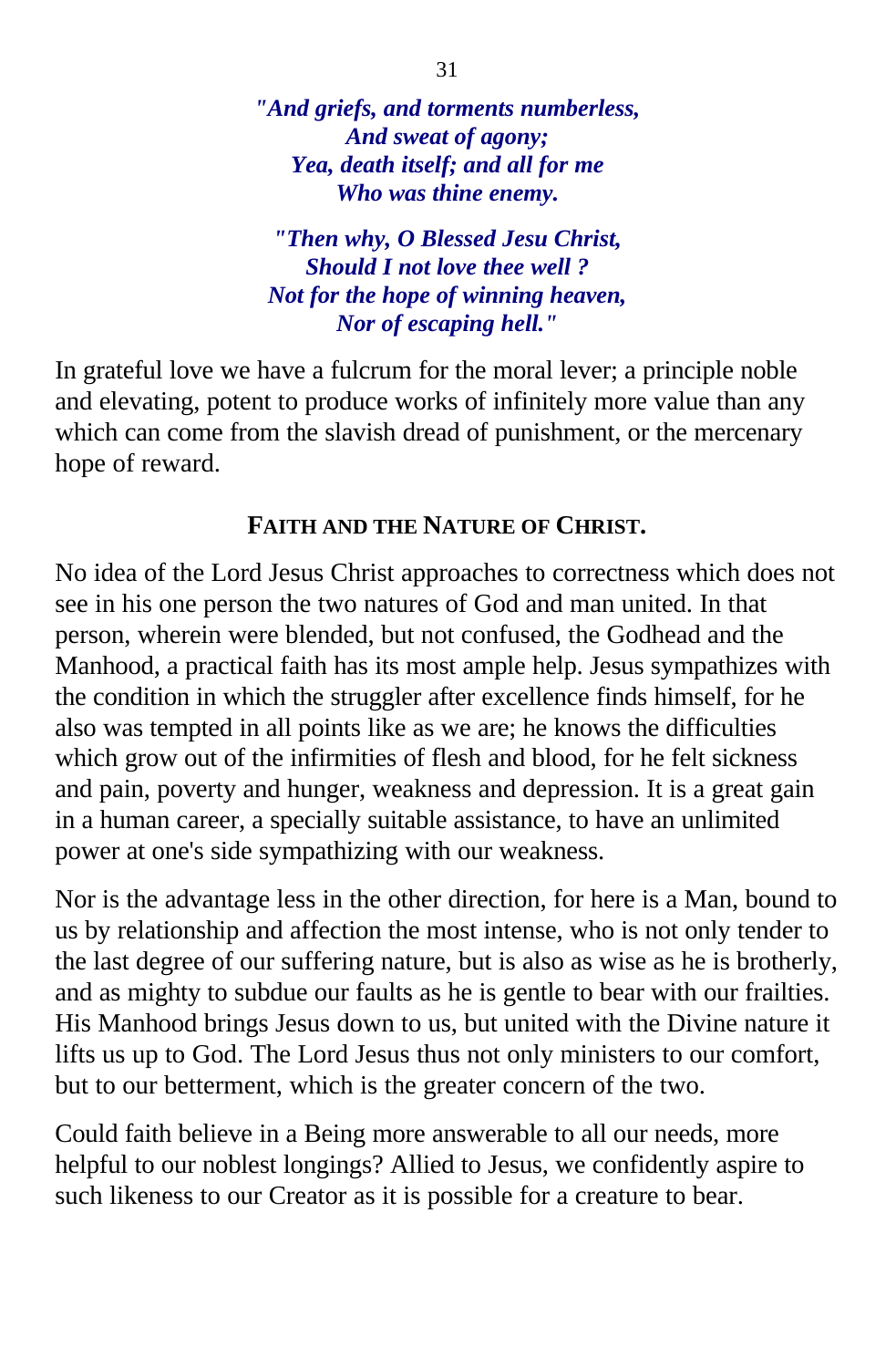#### **ENTHUSIASM FOR THE PERSON OF JESUS.**

The love of the believer to the Lord Jesus is intensely personal and enthusiastic. It overtops all other affections. His love, his sufferings, his perfections, his glories fill the heart and set it on fire. There is more force in the love of an actual living person than in subscription to any set of doctrines however important they may be. The courage of a leader has often produced deeds of daring which no philosophy could have demanded. Our glorious leader, Christ Jesus, inspires his followers with a burning passion, an all-consuming zeal, an irrepressible enthusiasm, which supplies all the energy which the noblest life can need. It is no small aid to our noblest ambition to have our hearts captured by incarnate holiness.

## **FAITH IN 'THE LIFE OF CHRIST ON EARTH.**

The more we examine the character of the Lord Jesus Christ, the more are we filled with admiration of it. In the gospels we have a fourfold photograph of his countenance, taken from different positions. Putting these together, or even. meditating upon any one of them, we are charmed with its singular beauty. Nor is this at all remarkable, for almost every man in the world, believer or unbeliever, has acknowledged the singular excellence of the life of Christ. It is so original, so transcendent, so perfect, that all men, except certain blinded partisans, sworn to run-a-muck at all things holy, have bowed before its glory, and regarded it as the *beau-ideal* of perfect manhood. Now this is in Scripture set before us as an example, therefore it is imitable; and better still, it is set forth as the ordained pattern to which the believer is to be conformed are God's great work is done. To have a high ideal, to be assured that we can reach it, and to have a capable Helper, who will enable us to reach it,  $-$  this is to have a grand assistance towards a life of virtue. Faith in this Exemplar, who is also our Savior, must minister strength in our life-battle. To aspire to such a perfect character, as the salvation which we most desire, is to be already saved in principle. It is a great comfort to be fired with an ambition to be like Jesus. Salvation from hell to heaven every selfish wretch may wish for; but to be saved from selfishness into the image of Christ is that which only the renewed in heart are pining for, and by that pining their salvation is assured.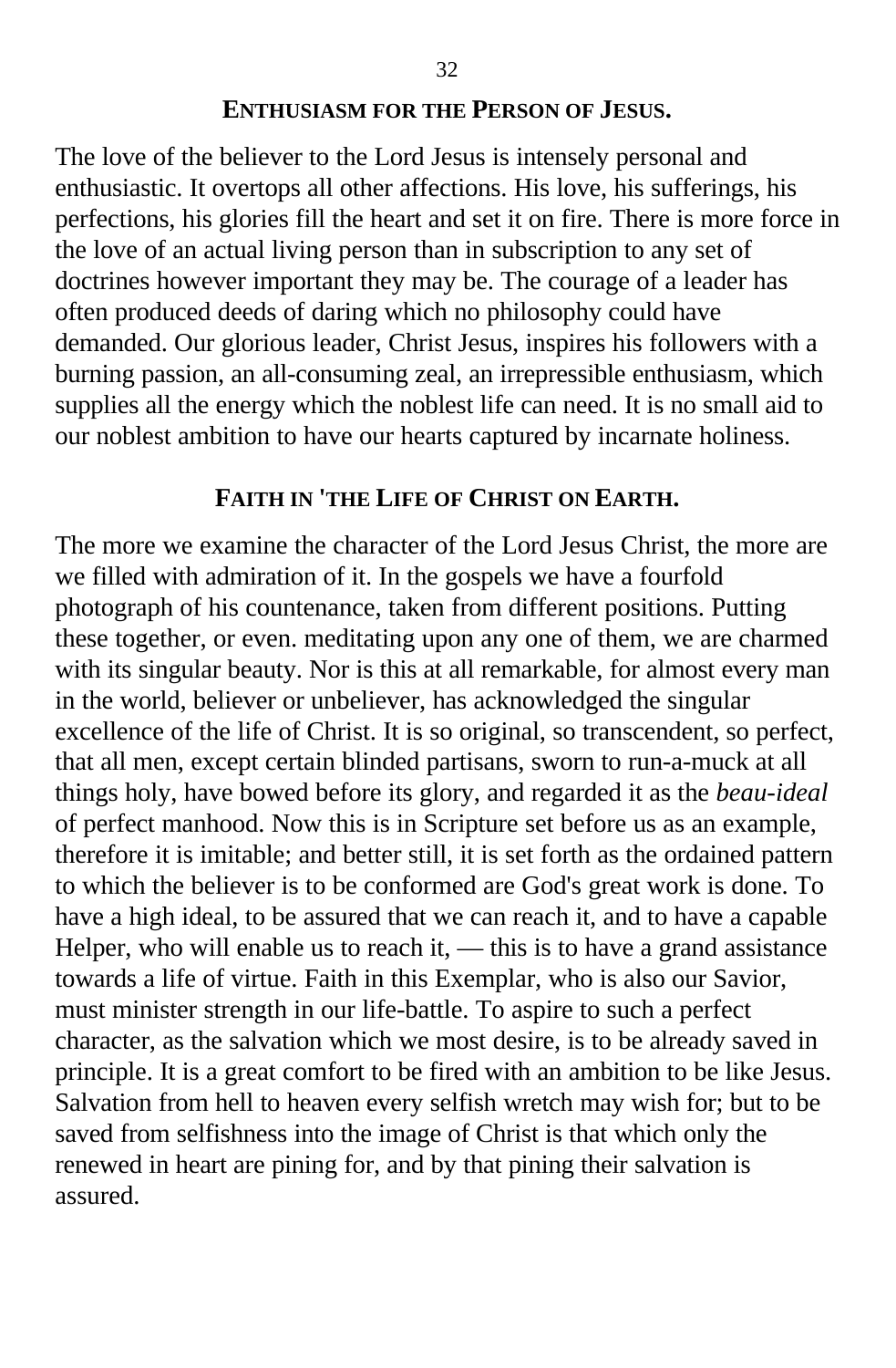#### **FAITH IN THE PRINCIPLES OF CHRIST'S LIFE.**

It is observable that the self-denial of our Lord Jesus, which was complete and entire beyond all suspicion, proved to be for him the way to that preeminence of glory which he now enjoys. He is above all things because he stooped to the lowest and meanest state. It is his honor that he laid aside his glory, and bowed to the greatest shame and scorn. His glory in the hearts of his redeemed is this, that he made himself of no reputation, and took upon him the form of a servant, and even died, the Just for the unjust, to bring us to God. No secondary motive deteriorated the compassionate self-sacrifice of Jesus; yet the abnegation of himself has turned to his boundless exaltation. Faith perceives this, and knowing that in this case one rule holds good for the Leader and the follower, it accepts all manner of service however menial, and consents with alacrity to a thorough selfemptying. To lose one's life for truth's sake and love's sake is according to Biblical philosophy to save it. The complete sinking of self is the surest road to glory and immortality. Herein is the soul prepared or all illweathers, and rescued from a passion which is of all things else the most weakening to the force of virtue.

#### **JESUS NEVER DOUBTS.**

The limping of the leader is the lameness of the follower. It is a grand advantage to the life of faith that we follow Jesus who never doubted. In the whole, story of his life, from his childhood to his death, there is no trace of doubting. All other men, the best, the firmest, the most learned, the most godly, have had their times of questioning, their dark hours of mistrust; but Jesus is never uncertain, never even hesitates. Knowing the Father, being wholly conformed to him, seeking only his glory, confiding fully in the eternal power, he never gropes in darkness, but goes serenely forward in a calm, unclouded light. In the hour of his enemies' triumph, and of his own passion, he is "exceeding sorrowful, even unto death," but never mistrustful, or dubious. In his mind there never lurked the slightest fear as to the ultimate success of his great enterprise, even though all his disciples forsook him and fled.

To the soldier in battle, the confidence of his captain is worth many battalions. Looking up into the calmly resolute and expectant face of the commander - in - chief, the waverer grows steadfast, and even the most confident is further reassured. If the Christ had doubted, the common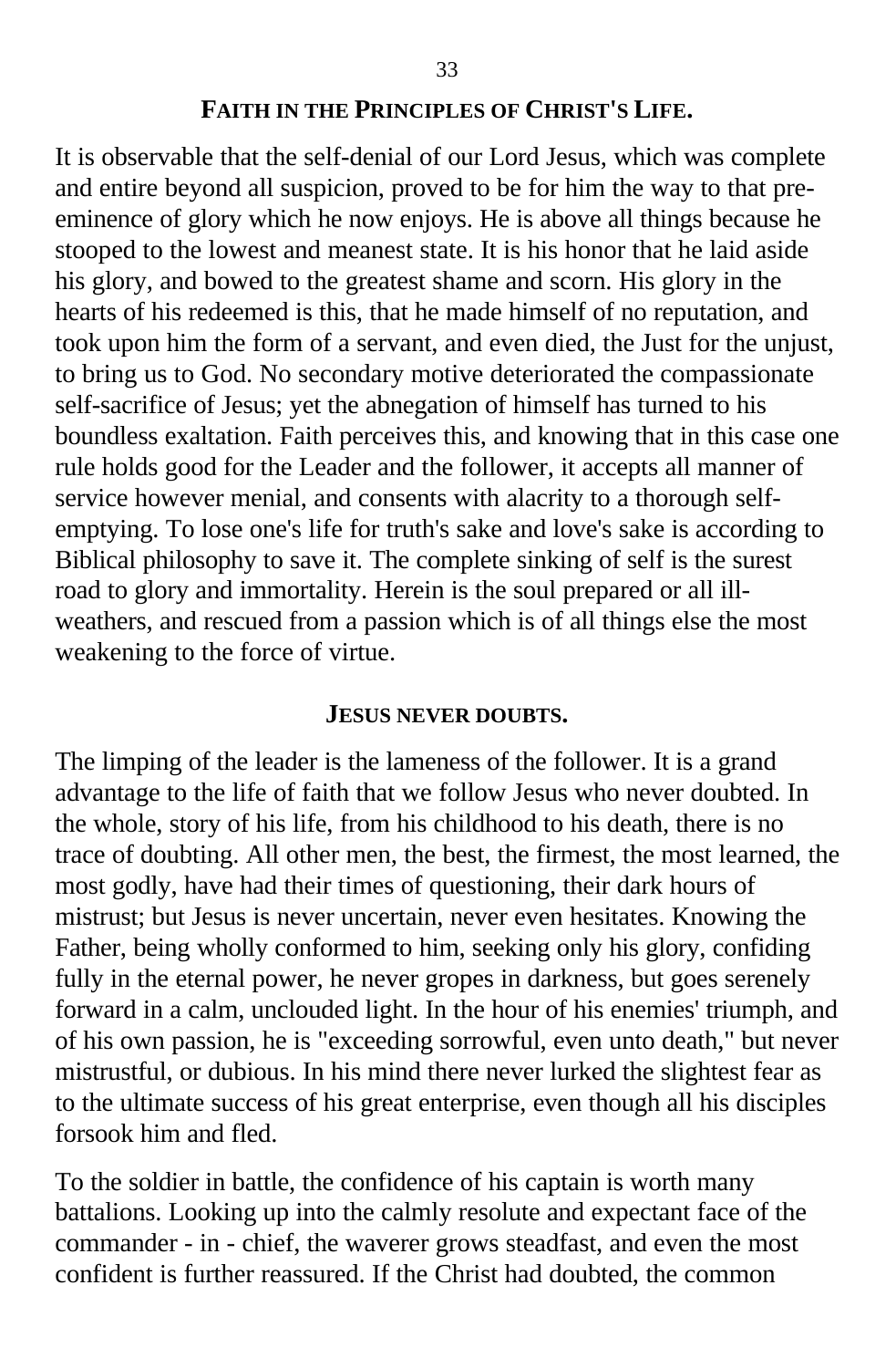Christian might have despaired; but since he who bore the brunt of the battle never staggered, it is not ours to question. Had doubt been meritorious or useful, Jesus would not have been without it; had it been a sinless infirmity of manhood, Jesus would have suffered it; and had it been a process needful for growth and development, the Firstborn would, have become a partaker in it with the rest of the family. Seeing that Jesus did not doubt, we feel no reverence for skepticism; we judge that it is not necessary to a perfect humanity, and we conclude that the less we have to do with it the better. Say you not so, good comrade?

#### **FAITH AND ITS EARLY MISGIVINGS.**

Our chronic condition of unbelief ends with our full confidence in God as he is revealed; but fits of it are apt to come upon us unawares; are they not the epilepsy's of the mind? Belief in the Great Unseen is not natural to the animal part of us, which still craves something for the eyes by way of sign and wonder. It is a common thing for young believers to be weak upon their feet. The strangeness and greatness of his spiritual discoveries may cause this feeling in the spiritual youth; his memory of past sin, and his sense of present weakness, may also awe him into trembling. But let him hold on with a death-grip to his faith in God, and the darkness will pass from over his soul. Experience will also come to his aid; he will1 find it easier to trust as belief becomes a habit, and one day he will reach to that triumphant faith of afflicted Job, when he said, "Though He slay me, yet will I trust in Him."

#### **FAITH MUST BE KEPT CLEAR OF MIXTURE.**

There is a tendency among those who are aiming at a noble life to mix up their faith in God with other matters. Anxious to enjoy every aid to faith, they are apt to buttress the Rock of Ages with timber from their own forests. This will prove to be a great source of confusion. If we trust God at all we must trust him altogether. The Highest Power includes every other, and therefore the notion of adding an auxiliary to the living God is as absurd as it is insulting. Do I trust in God to save me from sin in his own promised way? Then I am to believe that he will accomplish his promise whether I feel better or worse. If it be God who is believed, he cannot alter or falter, and therefore he should receive the same credit at one time as at another. True, *we* may have seriously declined, but the stress lies upon the faithfulness of God, and until that can be impugned, wherefore should we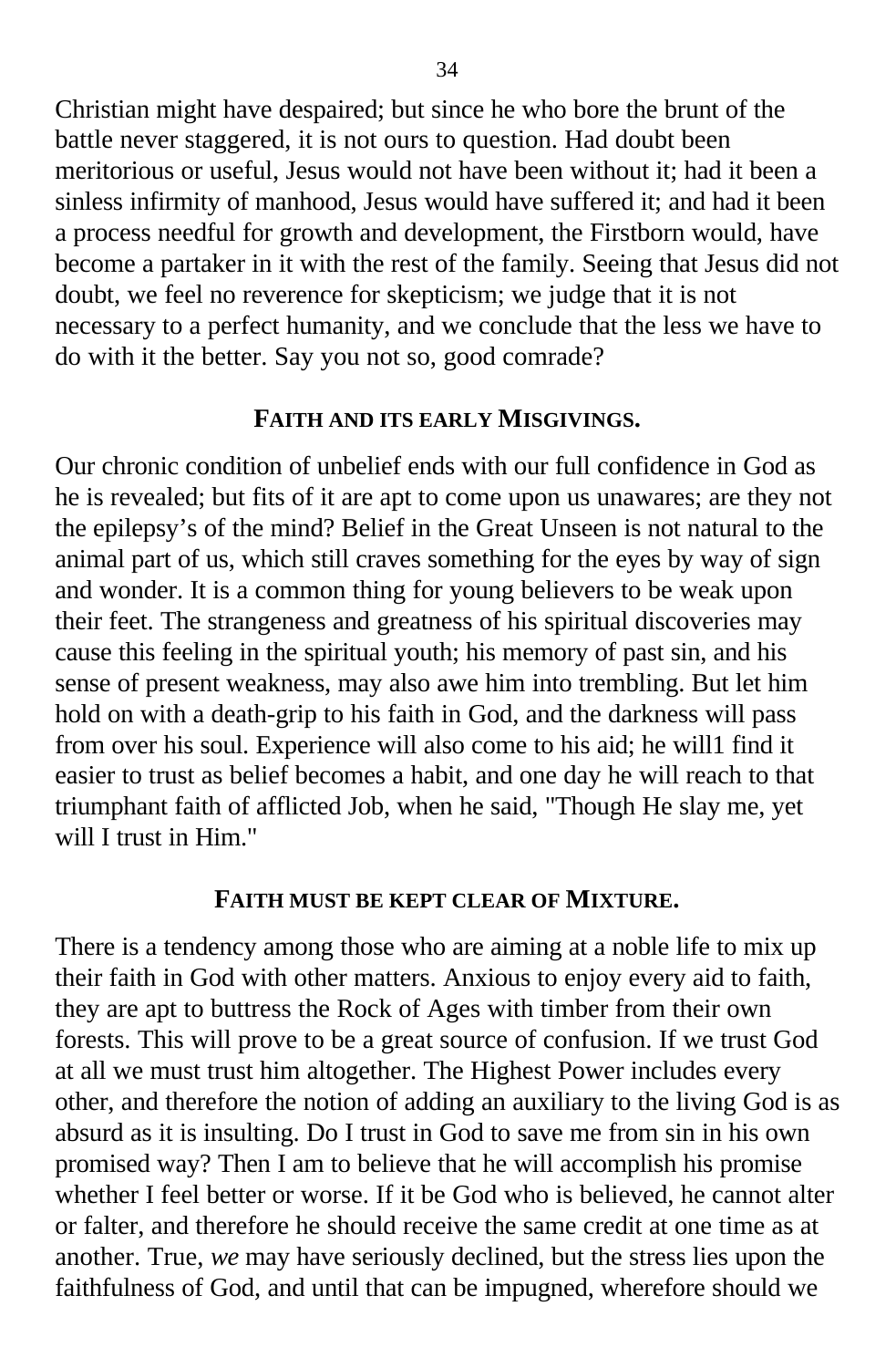doubt? Conceive that the purpose is to be achieved by two forces, and then our confidence in one may well vary with the condition of the other: but if the design be in the hands of One Power alone, then a diminution of confidence cannot be justified, unless the One Power manifests signs of decay. Faith in God must be unadulterated. Even holy anxiety and watchfulness must not be allowed to shift the ground of our trust. We must lean hard, and lean wholly upon Him who is exalted to be a Prince and a Savior, and whose office it is to save his people from their sins.

#### **THE BELIEVER A MISSIONARY.**

He who has believed in Jesus for himself will be hopeful for his fellows. This hopefulness is a great assistance in doing good. Many have failed to save others because they had no faith in the possibility of saving them. A genuine Christian despairs of no man since he has found grace himself. The Word which had power with his own mind may well enough influence others: hence he would attempt to convert the Pope or the Grand Turk if he had the opportunity; and, failing these, he sets to work upon the first who offer themselves. A living faith is a propagating faith. If thou hast no concern for the soul of thy neighbor, it is time that thou hadst a fear as to thine own soul.

#### **FAITH MUST NOT FERMENT INTO FANCY.**

God is to be trusted for what he is, and not for what he is not. We may confidently expect him to act according to his nature, but never contrary to it. To dream that God will do this and that because we wish that he would, is not faith but fanaticism. Faith can only stand upon truth. We may be sure theft God will so act as to honor his own justice, mercy, wisdom, power in a word, so as to be himself. Beyond all doubt, he will fulfill his promises; and when faith grasps a promise, she is on sure ground. To believe that God will give us what he has never promised to give, is mere dreaming. Faith without a promise implied or revealed is folly. Yea, though our trust should cry itself hoarse in prayer, it would be none the less a vain dotard if it had no word of God to warrant it. Happily, the promises and unveilings of Scripture are ample for every real emergency; but when unrestrained credence catches at every whim of its own crazy imagination, and thinks to see it realized, the disappointment is not to be wondered at. It is ours to believe the sure things of God's revelation, but we are not to waste a grain of precious reliance upon anything outside of that circle.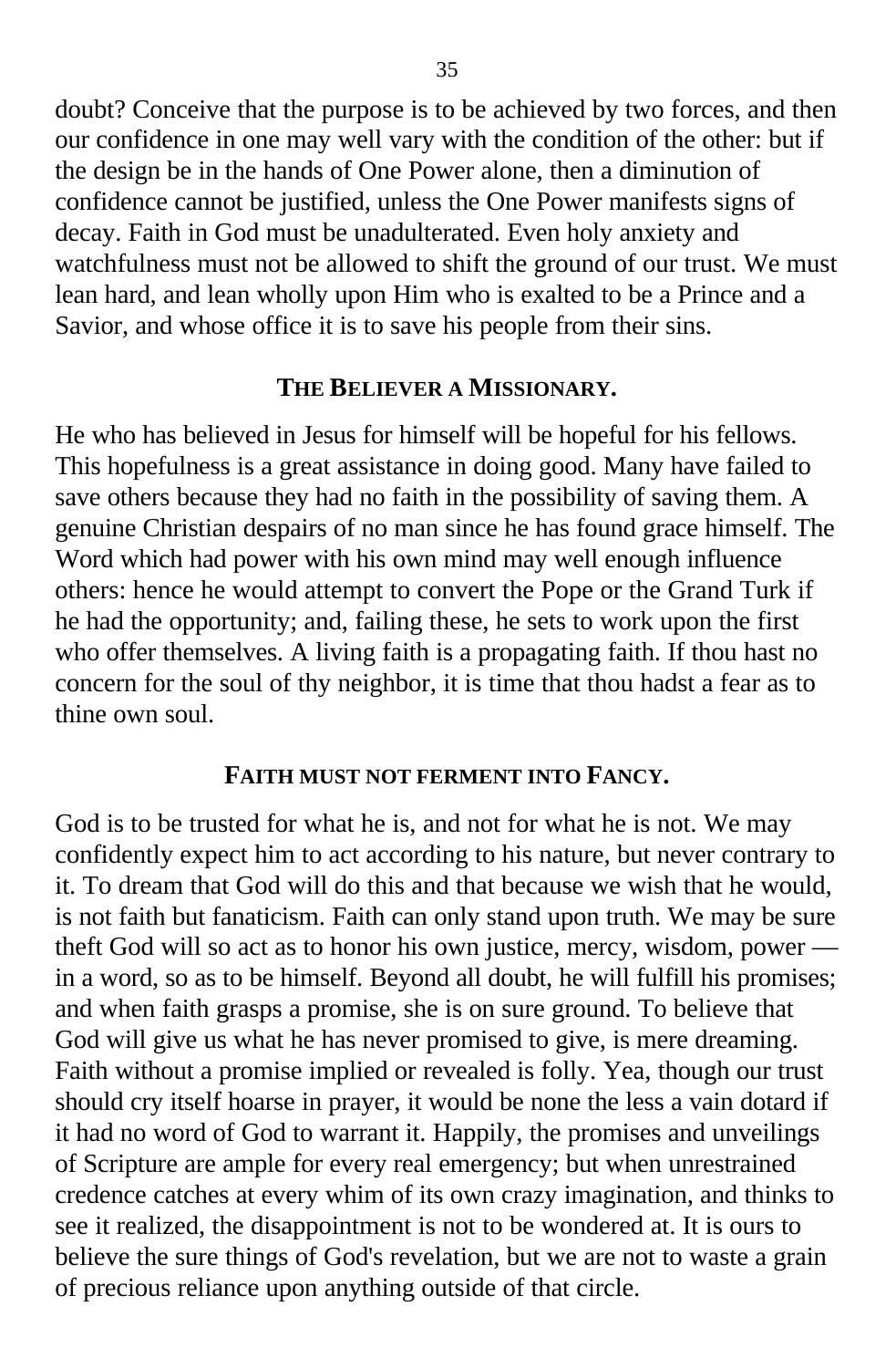#### **ADVANCED THOUGHT.**

We none of us as yet know all that God may cause us to learn from his Word. We have waded into the shallows of that great sea; but oh, the depths! We are to grow in heavenly knowledge. Possibly one generation may advance upon another in such knowledge. But some growths are suspicious, especially such as weaken faith. It is certain that from the apostolic period to the dark ages, if the church advanced at all it was in a backward direction. Religious *thought* made progress in a wretched fashion away from truth for several centuries. *It is more than possible that modern thought is starting on another such progressive period.*

Those who are infatuated with novelties may make a dogma out of a certain divine's statement that "More light is yet to break from the Word"; but we, without denying it, take leave to question the common interpretation of the prophecy. If it be meant that apostles, confessors, and martyrs did not know the meaning of God's revelation; that holy men of former years were ignoramuses compared with our present professors; and that Puritans and the like are all to be discarded because new lamps have eclipsed the old light — then we believe the statement to be one great, broad, pestilent lie. God has not left these nineteen centuries without his grace. He has not tantalized the ages with a Bible which can only be opened up by a succession of Germans with big pipes. We have measured the boasters who are the apostles of "modern thought," and we are slow to admit that the truth of the gospel was purposely involved in obscurity that their vast intellects might in due time develop it. Under their management our churches are famishing, and religion is falling into contempt; and yet we must daily wait at the posts of their doors, while their changeful oracles reveal to us the progressive theology.

Bah! We shall go on feeding men with the bread of heaven, while these pretenders are proving that sawdust is the true stuffing for the human doll.

#### **FAITH MUST BE FOR EVERY DAY.**

God is one. God's works and ways are one. His laws for earth are in the same statute-book as those for heaven. The natural as God made it is not in conflict with the spiritual. The line between things secular and sacred is imaginary and mischievous. We believe God for time as well as for eternity, for earth as well as for heaven, for the body as well as for the soul. Far be it from any honest man to confine his faith in God to certain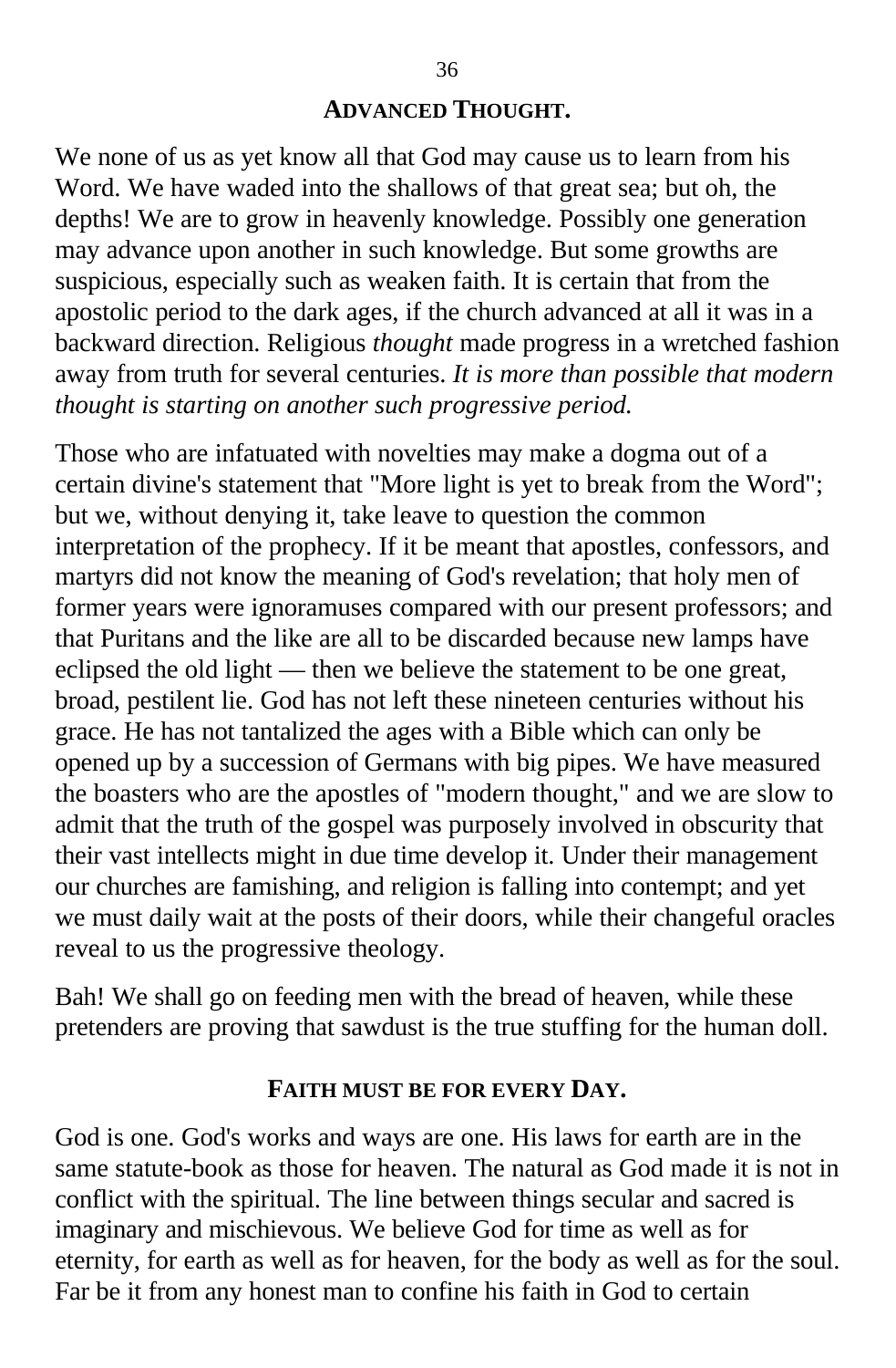mysterious and impalpable concerns, and doubt him when it comes to his immediate business, and the trials of every-day life. We are taught by our Great Master to pray to the heavenly Father, "Thy kingdom come;" and the same prayer includes the petition, "Give us this day our daily bread." To confide to heaven the greater cares, and leave the less to unbelief, would be as unwise as to commit the door of the house to a watchman, but expressly to exempt an open window from his oversight. What is little? What is trifling? There exists no such thing to a wise man anxious to be always right. No, we must have a present, house-keeping, shop-keeping, tablefurnishing faith; for if our mainstay be only available on great occasions, we may be utterly undone by the ills to which it is inapplicable. "The just shall live by faith." Faith is not a go-to-meeting coat for us; but an everyday suit. Comprehensive, universal, and constant in operation, it is a principle which those always require who are perpetually in danger, constantly in need. As the cherubic sword turned every way to keep the gate of Eden, so does faith guard the soul from the advance of enemies, let them come from what point of the compass they may.

#### **FAITH WORKS.**

Sincere faith belongs not to the tribe of *lazzaroni.* To leave all things to come as they may, and attempt nothing, is rather the accompaniment of despair than of confidence. Convinced of the fertility of the soil, the farmer sows it; assured of victory, the soldier fights for it; confiding in his good ship, the mariner puts to sea. We cannot believe in God, who works evermore, and then work no more. Faith never reckons it to be advantageous to rust in inglorious rest. No, faith in matters of common life bores the Alps, unites the seas, invades the unknown, and braves the perilous; and when that same principle exercises itself upon God and all his purifying forces, it wrestles with habits, conquers passions, rises to selfabnegation, and makes a man a hero. When we believe best we accomplish most. Like the valve which regulates the quantity of steam which may be employed, faith by its decline or advance lessens or increases the spiritual force which is admitted to the soul from its God; and thus it becomes a matter of highest moment not only that we have faith, but that we have it more abundantly. The rule of the Kingdom is, "According to thy faith be it unto thee.''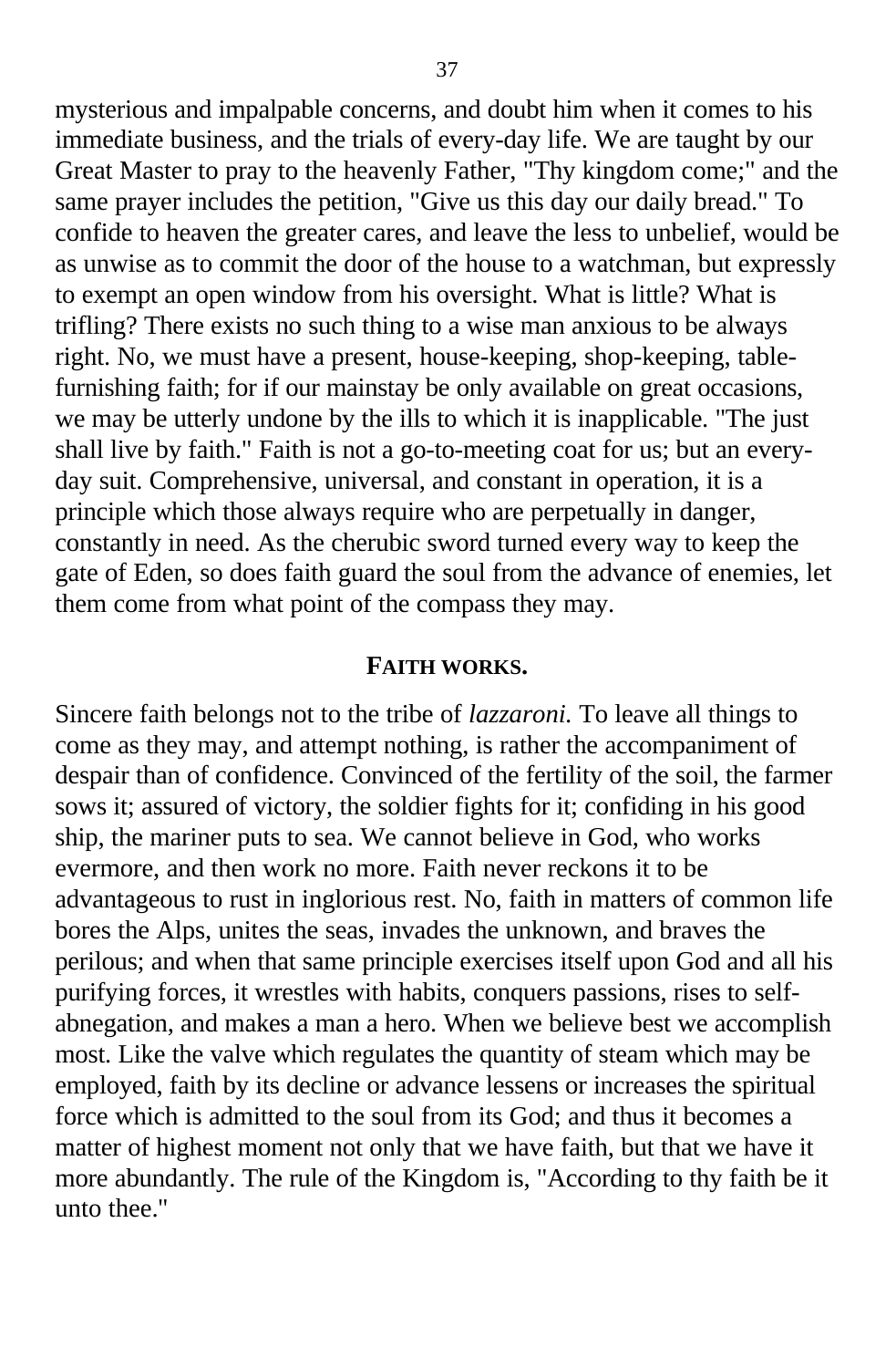#### **FAITH WAITS.**

Unbelief in the heart must see in every instance an effect following a cause, or else she doubts the cause: faith is in no such hurry. In Nature the more precious operations are slow: the process which produces mushrooms in a night is admirable, but there are nobler things than fungi, and these are not with us so suddenly.

To produce a certain condition the preceding phenomena may appear to be the reverse of likely: a June garden, all enwrought with many colored flowers, must be preceded by the clouded weeping skies of April and the fitful changes of May. What then? Faith accepts the immutability of God's nature and promise as her solace and security against the perpetual changes of outward things; and looking behind the shifting scenery of the visible, she is not perplexed by adverse appearances. God worketh as he pleases. He explains not his methods, but bids us believe his promises. The most noxious elements may appear to be east into the alembic, and the smoke of a furnace may arise in the process, but the highest good is distilled in due time. At no moment in the forming of things would doubt be satisfied with them, for its criticisms are those of ignorance; but the believing man refrains from judging unfinished work. His eye is prophetic, and he sees the good which is to be in the end, and therefore plucks no apple till it is ripe. Hurry and worry, fret and sweat, are for short-sighted passion; but rest and quiet, force and prudence, are with strong confidence.

#### **FAITH SINGS.**

Faith's life is song. She marches to battle with a psalm. She suffers with a hymn upon her lips. She glorifies God in the fires. She passes out of the world to the music of the *Te Deum*, and not to the dolorous notes of a dirge. She thrusts out the wailers and lamenters from the chamber of her departed, and enters the room, having none with her but the Lord, who is the Resurrection and the Life. Does Doubt compose sonnets, or chant Hosannahs? Can she even write a requiem? Hers are all what the Poet calls "bitter notes." Let her go and howl by the Dead Sea over Sodom and Gomorrah!

## **FAITH MAKES VERY MUCH OF PRAYER.**

The believing man resorts to God at all times that he may keep up his fellowship with the divine mind. Prayer is not a soliloquy, but a dialogue;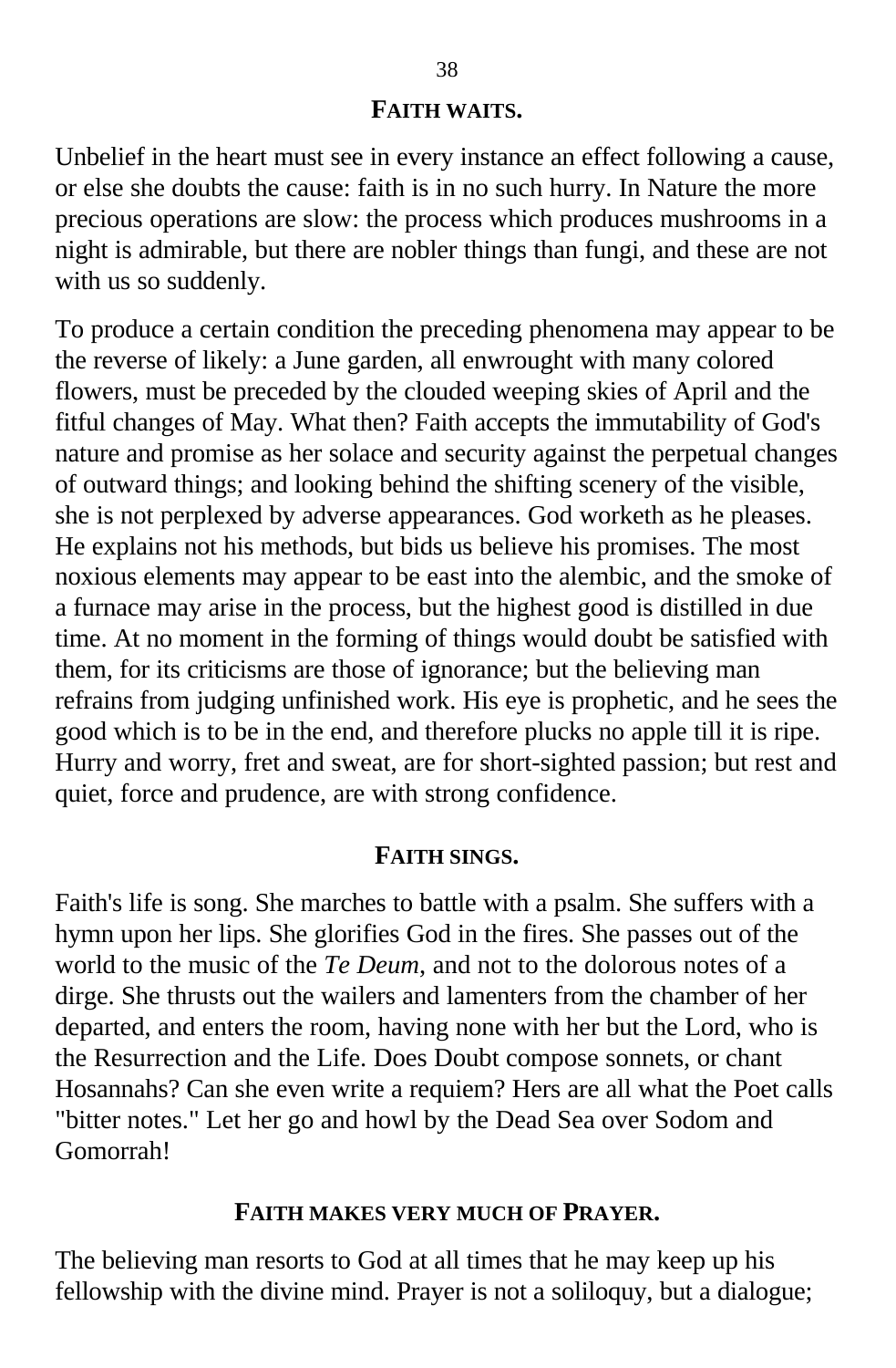not an introspection, but a looking towards the hills, whence cometh our help. There is a relief in unburdening the mind to a sympathetic friend, and faith feels this abundantly; but there is more than this in prayer. When an obedient activity has gone to the full length of its line, and yet the needful thing is not reached, then the hand of God is trusted in to go beyond us, just as before it was relied upon to go with us. Faith has no desire to have its own will when their will is not in accordance with the mind of God; for such a desire would at bottom be the impulse of an unbelief which did not rely upon God's judgment as our best guide. Faith knows that God's will is the highest good, and that anything which is beneficial to us will be granted to our petitions. All things are ours already by love's gift, and prayer is the cheque by which we draw upon our own banking account with God. Thus the believer has a sense of boundless riches without the peril of them.

#### **FAITH ENJOYS THE ETERNAL HARMONIES.**

Trust in the Great Father suggests and fosters delight in all his works. We are out of gear with the universe till we are at peace with God, and then all the creatures enter into a league of amity with us and we with them. At home in our Father's house everything communes with us of his glory. Shrines grow needless, for the whole creation is the temple of the Lord, and nothing is any longer common or unclean. Mountains and hills break forth before us into singing, and all the trees of the field do clap their hands. It was no wonder that a great saint called the birds his "sisters," for we seem akin to all that comes of our Maker's hand. Instead of being loose stones cast out as useless, we are built into the fabric of the divine Architect, and are in accord with all the worlds. No one takes a more intense delight in Nature than the intelligent friend of God. He is the world's Interpreter and Voice, and its inmost secret is laid bare to him. "Nature to him is but a name for an effect whose cause is God." He perceives God everywhere, even the God of Gethsemane and the cross.

## *"One spirit — His,*

#### *Who wore the platted thorns with bleeding brows, Rules universal nature."*

The scientist talks of "Natural laws" and the theologian descants upon the Decalogue; but to the believer all laws are in one statute-book, and he honors all for the King's sake. He sees no holiness within walls superior to that which is outside of them; every place to him is hallowed, for God is there. The rain is holy water, the mountain tarn a baptistery, the flight of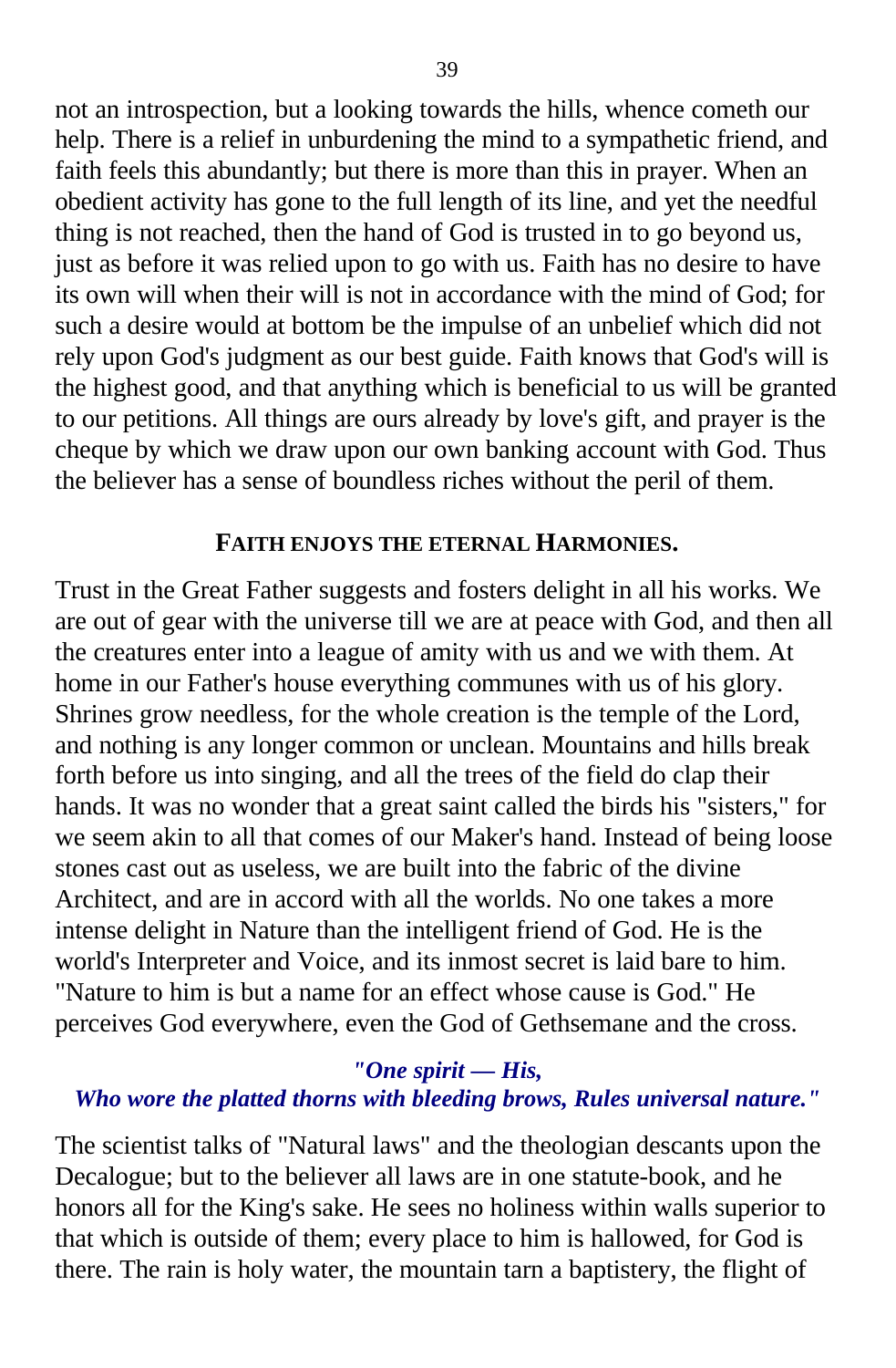birds a sacred procession, the harvest a sacrament, the thunder a hymn, the lightning a sermon. Faith floods the universe with Deity by revealing that unbounded Presence which is evermore its life, its bliss.

## **A STAY-BY.**

In times of spiritual conflict, when the truth of the gospel has been called in question, we have known a believing man take his stand at night under the starry vault of heaven, and looking up, he has cried, "My God, I feel an intense love to thee, thy ways, thy laws, thy service! For thou art infinitely good and glorious." Then has he concluded that the gospel, which has brought him into a state of unbounded affection for God, must be true. Unconsciously the mind judges as if it saw an identity between truth and right. This instinct is true. That which makes a man pure must have truth in it; that which defiles him is a lie.

## **A FURTHER HELP.**

Going to his chamber, the tempted one has bowed his knee, and prayed out of a full heart for all mankind, heartily desiring their welfare, and asking for grace personally to promote it. He has put in a special petition for the forgiveness of all those who without cause have done him wrong. He has pleaded against selfishness and every unloving thought. Rising from his knees, he has another weapon at hand against doubt; for the faith, which has led him into this condition of pure, heartfelt love must be the truth. Though this may be no syllogism, and the logic of it may not be acceptable to other men, yet we affirm that to the man himself it is good evidence, and in many ways better than any verbal argument. Love and truth agree in one, and the one works into the hands of the other. Truth begets love, and hatred is born of falsehood.

#### **TRUE, AND AS GREAT AS TRUE.**

If the things which our faith receives be indeed facts, they are *tremendously* true, and demand from us life at its utmost stretch. Revelation deals not with trifles. Let men take heed how they behave themselves amid eternal verities.

Furthermore, the believer rejoices that these things are also *gloriously* true. His is an inheritance of inconceivable magnificence. The truths which surround the life of faith are worthy of immortals; yea, worthy of God